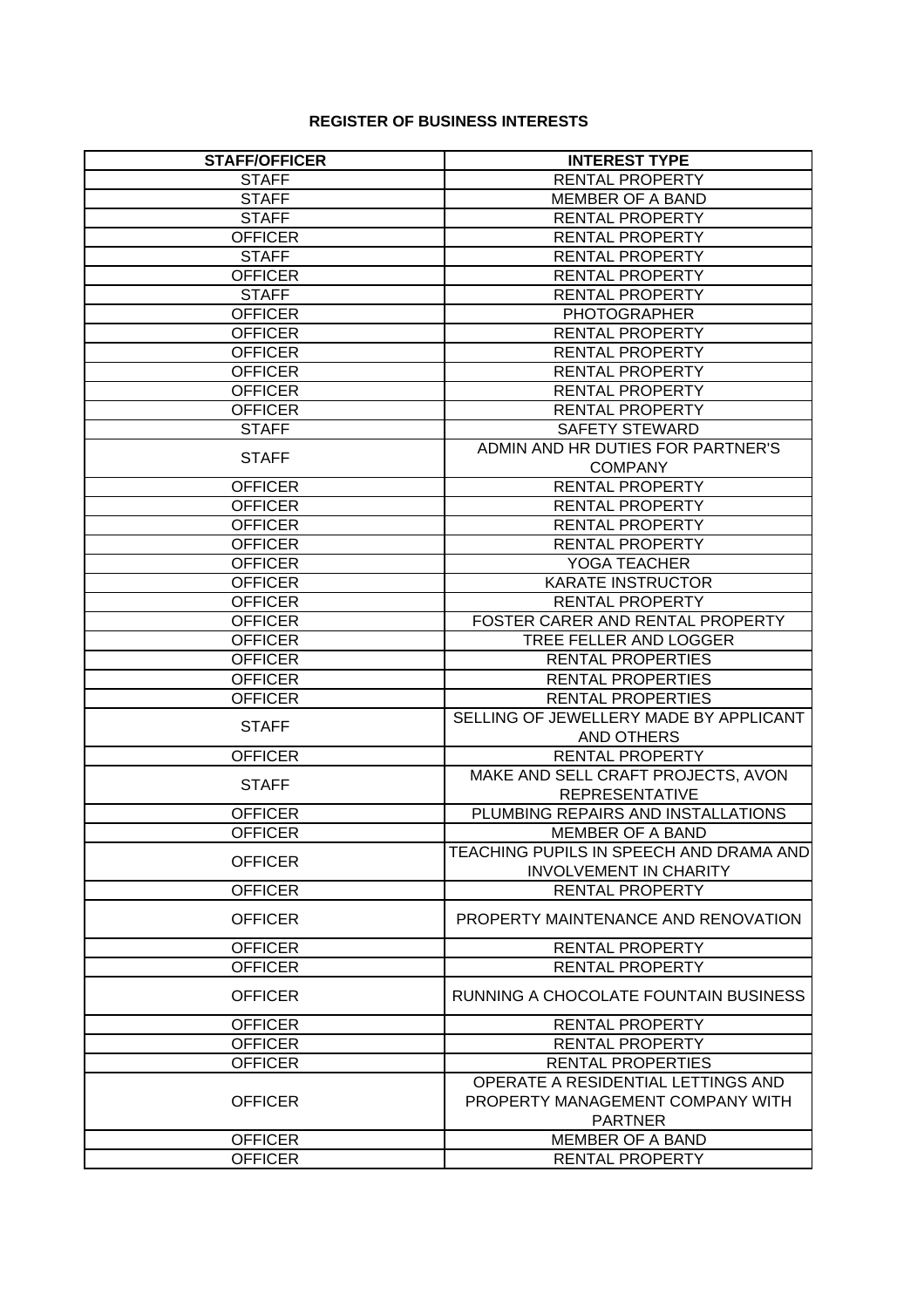| <b>OFFICER</b> | PROVIDE HOLISTIC THERAPIES AND FENG SHUI               |
|----------------|--------------------------------------------------------|
| <b>OFFICER</b> | <b>RENTAL PROPERTY</b>                                 |
| <b>OFFICER</b> | RENTAL PROPERTY                                        |
|                | DELIVER HYPNOTHERAPY, PERSONAL                         |
| <b>OFFICER</b> | DEVELOPMENT TRAINING AND LIFESTYLE                     |
|                | <b>COACHING</b>                                        |
|                | OPERATE A WEBSITE OFFERING SPIRITUAL                   |
| <b>OFFICER</b> | <b>GUIDANCE AND RELATED TOPICS</b>                     |
| <b>OFFICER</b> | <b>RENTAL PROPERTIES</b>                               |
| <b>OFFICER</b> | <b>PALL BEARER</b>                                     |
| <b>OFFICER</b> | <b>RENTAL PROPERTIES</b>                               |
| <b>OFFICER</b> | <b>RENTAL PROPERTY</b>                                 |
| <b>OFFICER</b> | <b>RENTAL PROPERTIES</b>                               |
| <b>OFFICER</b> | <b>MEMBER OF A BAND</b>                                |
|                | WORK AS OFFICER IN CHARGE OF JUNIOR                    |
| <b>OFFICER</b> | <b>ATTENDANCE CENTRE</b>                               |
| <b>OFFICER</b> | <b>RENTAL PROPERTY</b>                                 |
| <b>OFFICER</b> | <b>RENTAL PROPERTY</b>                                 |
| <b>OFFICER</b> | <b>SCHOOL GOVERNOR</b>                                 |
| <b>STAFF</b>   | PROVIDE HOLISTIC THERAPIES                             |
| <b>STAFF</b>   | <b>FOSTER CARER</b>                                    |
| <b>STAFF</b>   | OPERATE A ANIMAL BOARDING BUSINESS                     |
| <b>STAFF</b>   | PROVIDE FREELANCE BUSINESS SUPPORT                     |
| <b>STAFF</b>   | <b>RENTAL PROPERTY</b>                                 |
| <b>OFFICER</b> | RENT OUT A ROOM IN HOME ADDRESS                        |
| <b>OFFICER</b> | <b>RENTAL PROPERTIES</b>                               |
| <b>STAFF</b>   | <b>RENTAL PROPERTY</b>                                 |
| <b>OFFICER</b> | RENT OUT A ROOM IN HOME ADDRESS                        |
| <b>OFFICER</b> | <b>RENTAL PROPERTY</b>                                 |
|                | <b>GENERAL MAINTENANCE DUTIES IN A</b>                 |
| <b>OFFICER</b> | <b>FACTORY</b>                                         |
| <b>OFFICER</b> | CAR AND MOTORCYCLE EXAMINER                            |
| <b>OFFICER</b> | RENTAL PROPERTY                                        |
| <b>OFFICER</b> | <b>RENTAL PROPERTY</b>                                 |
| <b>OFFICER</b> | <b>PLASTERING SERVICES</b>                             |
| <b>OFFICER</b> | <b>MEMBER OF A BAND</b>                                |
|                |                                                        |
| <b>STAFF</b>   | OFFERING MASSAGE AND BEAUTY THERAPIES                  |
| <b>STAFF</b>   | <b>RENTAL PROPERTY</b>                                 |
| <b>OFFICER</b> | ACT AS ADMIN SUPPORT FOR PARTNER'S                     |
|                | <b>COMPANY</b>                                         |
| <b>STAFF</b>   | <b>RENTAL PROPERTY</b>                                 |
| <b>STAFF</b>   | WORK PART TIME IN A TAKEWAY                            |
| <b>STAFF</b>   | <b>WORK AS A UTILITIES PROMOTER</b>                    |
| <b>STAFF</b>   | RUN DANCE STUDIO                                       |
| <b>STAFF</b>   | PARISH COUNCILLOR                                      |
| <b>OFFICER</b> | RENTAL PROPERTY                                        |
| <b>OFFICER</b> | UNDERTAKE AIRCRAFT SURVEYS AND<br>AIRCRAFT MAINTENANCE |
|                | DELIVER MARTIAL ARTS AND CONFLICT                      |
| <b>OFFICER</b> | <b>MANAGEMENT TRAINING</b>                             |
|                | ASSIST IN THE RUNNING OF PROPERTY                      |
| <b>STAFF</b>   | LETTING COMPANY                                        |
|                | WORK AS AN APPROVED DRIVING                            |
| <b>STAFF</b>   | <b>INSTRUCTOR</b>                                      |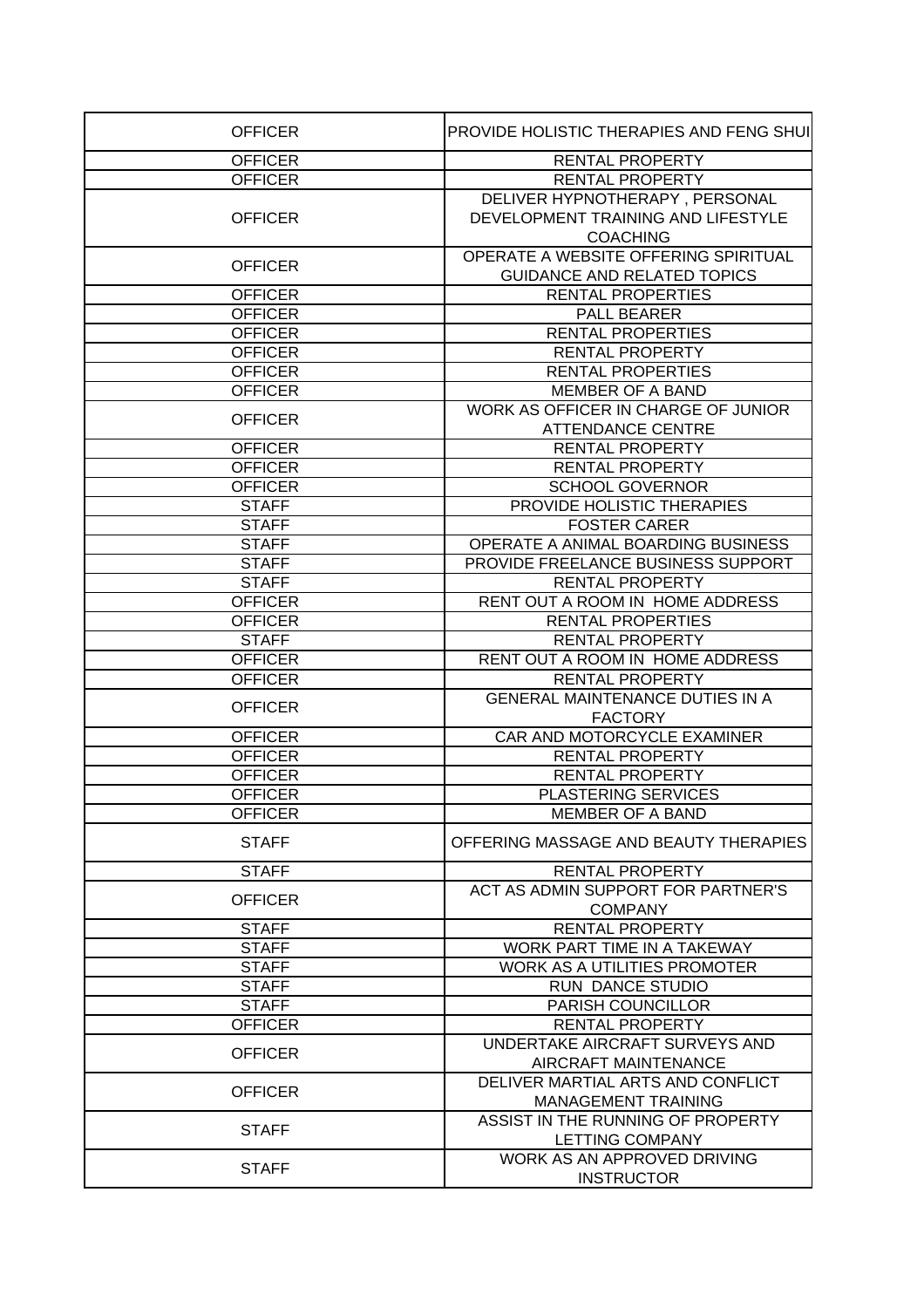|                | DELIVER TRAINING FOR POLICE PROMOTION   |
|----------------|-----------------------------------------|
| <b>STAFF</b>   | <b>TRAINING</b>                         |
| <b>OFFICER</b> | RENT OUT A STATIC CARAVAN               |
| <b>OFFICER</b> | <b>RENTAL PROPERTY</b>                  |
| <b>STAFF</b>   | <b>RENTAL PROPERTY</b>                  |
| <b>OFFICER</b> | PARTICIPATE IN MEDICAL TRIALS           |
| <b>OFFICER</b> | <b>FOOTBALL REFEREE</b>                 |
| <b>OFFICER</b> | <b>RENTAL PROPERTY</b>                  |
| <b>STAFF</b>   | <b>RENTAL PROPERTY</b>                  |
| <b>STAFF</b>   | <b>RENTAL PROPERTIES</b>                |
| <b>STAFF</b>   | <b>RENTAL PROPERTY</b>                  |
| <b>STAFF</b>   | PART TIME SALES ASSISTANT               |
| <b>OFFICER</b> | TEACH FITNESS CLASSES                   |
| <b>OFFICER</b> | ACT AS COMPANY SECRETARY                |
| <b>OFFICER</b> | <b>RENTAL PROPERTY</b>                  |
| <b>OFFICER</b> | INSTRUCTOR AT ATTENDANCE CENTRE         |
| <b>OFFICER</b> | PARENT GOVERNOR                         |
| <b>OFFICER</b> | RENT OUT A ROOM IN HOME ADDRESS         |
| <b>STAFF</b>   | WORK AS A FREELANCE PHOTOGRAPHER        |
|                | BEAUTICIAN AND PHOTOGRAPHER FOR         |
| <b>STAFF</b>   | <b>BRIDAL MAKEOVERS</b>                 |
| <b>STAFF</b>   | <b>FITNESS INSTRUCTOR</b>               |
|                | WORK AS A STEWARD AT ANTIQUE AND        |
| <b>STAFF</b>   | <b>COLLECTORS FAIRS</b>                 |
| <b>STAFF</b>   | <b>RENTAL PROPERTY</b>                  |
| <b>OFFICER</b> | <b>RENTAL PROPERTY</b>                  |
| <b>OFFICER</b> | <b>RENTAL PROPERTY</b>                  |
| <b>OFFICER</b> | TRUSTEE - CHARITABLE ORGANISATION       |
|                | WRITING BOOKS FOR SELF PUBLISHING (NON- |
| <b>STAFF</b>   | POLICE RELATED)                         |
| <b>OFFICER</b> | RENTAL PROPERTY                         |
| <b>OFFICER</b> | RENTAL PROPERTY                         |
|                | PERSONAL FITNESS TRAINER AND GYM CLASS  |
| <b>STAFF</b>   | <b>INSTRUCTOR</b>                       |
| <b>OFFICER</b> | <b>TERRITORIAL ARMY MUSICIAN</b>        |
|                | FREELANCE INSTRUCTOR FOR EXERCISE TO    |
| <b>OFFICER</b> | MUSIC GROUP CLASSES                     |
| <b>OFFICER</b> | PARENT GOVENOR                          |
| <b>OFFICER</b> | WORK AS A DRY LINER/PLASTERER           |
|                | WORK AS A DJ AND PROVIDE MOBILE DISCO   |
| <b>OFFICER</b> | <b>FACILITY</b>                         |
|                | WORK AS A TUTOR PROVIDING ON LINE       |
| <b>STAFF</b>   | TUITION AND MARKING MODULES             |
| <b>OFFICER</b> | <b>RENTAL PROPERTY</b>                  |
| <b>STAFF</b>   | <b>NURSING ASSISTANT</b>                |
| <b>STAFF</b>   | DIRECTOR OF RIGHT TO MANAGE COMPANY     |
| <b>STAFF</b>   | MAKE AND SELL HANDMADE JEWELLERY        |
| <b>OFFICER</b> | RENTAL PROPERTY                         |
|                |                                         |
| <b>STAFF</b>   | VOLUNTARY WORK AS A NURSERY ASSISTANT   |
| <b>OFFICER</b> | <b>RENTAL PROPERTY</b>                  |
| <b>OFFICER</b> | <b>RENTAL PROPERTY</b>                  |
| <b>OFFICER</b> | RENTAL PROPERTY                         |
| <b>OFFICER</b> | DELIVERY DRIVER/COURIER                 |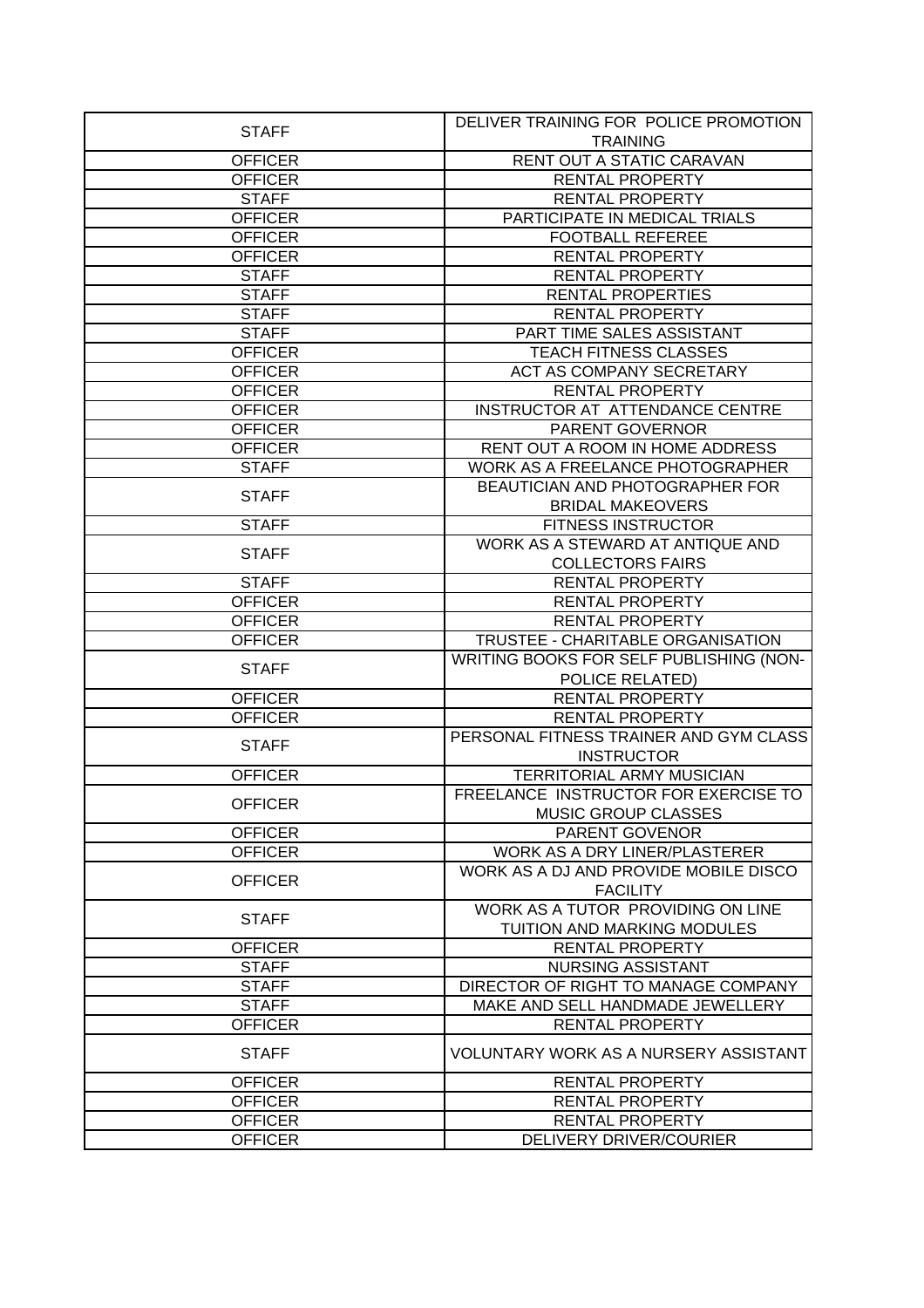| <b>OFFICER</b><br>WOMEN IN THE COMMUNITY - NON PROFIT<br><b>MAKING</b><br>COMMITTEE MEMBER FOR PLAYGROUP<br><b>OFFICER</b><br>DELIVERY DRIVER FOR LIGHT HAULAGE<br><b>OFFICER</b><br><b>COMPANY</b><br>PREPARE AND SELL HOME MADE CAKES<br><b>STAFF</b><br>RENTAL PROPERTY<br><b>OFFICER</b><br><b>UNDERTAKE CHARITY WORK</b><br><b>OFFICER</b><br>UNDERTAKE WORK AT NURSERY<br><b>STAFF</b><br><b>GENERAL HANDYMAN/FENCE BUILDER</b><br><b>STAFF</b><br><b>OFFICER</b><br>DECORATING AND GARDENING SERVICES<br>WORK AS A VOLUNTEER TRAINEE<br><b>OFFICER</b><br>PSYCHOTHERAPEUTIC COUNSELLOR<br>UNDERTAKE CHARITY WORK<br><b>OFFICER</b><br><b>STAFF</b><br><b>RENTAL PROPERTIES</b><br><b>OFFICER</b><br>RENTAL PROPERTY<br><b>OFFICER</b><br><b>RENTAL PROPERTY</b><br>GENERAL PLUMBING AND HEATING WORKS,<br>INCLUDING KITCHEN AND BATHROOM DESIGN<br><b>OFFICER</b><br>AND SALE<br>TERRITORIAL ARMY WITH THE MILITARY<br><b>OFFICER</b><br><b>POLICE</b><br><b>RENTAL PROPERTY</b><br><b>OFFICER</b><br><b>OFFICER</b><br>RENTAL PROPERTY<br>AUTHOR OF BOOK ON THE ENGLISH COAST TO<br><b>OFFICER</b><br><b>COAST ROUTE</b><br>COMMITTEE MEMBER AND OTHER DUTIES FOR<br><b>STAFF</b><br><b>LOCAL CHARITY</b><br><b>AVON REPRESENTATIVE</b><br><b>STAFF</b><br>COMMITTEE MEMBER AND SECRETARY OF<br><b>STAFF</b><br><b>LOCAL COMMUNITY GROUP</b><br>COMMITTEE MEMBER AND SECRETARY OF<br><b>STAFF</b><br><b>LOCAL COMMUNITY ASSOCIATION</b><br><b>OFFICER</b><br>RENT A ROOM OUT IN HOME ADDRESS<br><b>WORK AS A QUALIFIED ELECTRICIAN</b><br><b>OFFICER</b><br>AUTHOR WRITING NON POLICE RELATED<br><b>OFFICER</b><br>FICTION (COMEDY)<br>DELIVER POLICE PROMOTION TRAINING<br><b>OFFICER</b><br><b>FOOTBALL REFEREE</b><br><b>OFFICER</b><br><b>OFFICER</b><br>TRUSTEE OF CHARITY<br>BREED AND SELL TROPICAL FISH TOGETHER<br>WITH AQUATIC RELATED PROCUCTS VIA THE<br><b>STAFF</b><br><b>INTERNET</b><br>MAKE AND SELL HIQH QUALITY WOODEN<br><b>OFFICER</b><br>CABINETS AND OTHER WOODEN ITEMS<br><b>OFFICER</b><br>WORK AS A GROUP FITNESS INSTRUCTOR<br><b>OFFICER</b><br>RENTAL PROPERTY<br>WORK IN AN ADMINISTRATIVE ROLE FOR<br><b>OFFICER</b><br>PARTNER'S OUTDOOR FITNESS BUSINESS<br><b>OFFICER</b><br>RENTAL PROPERTY<br><b>VOLUNTARY ROLE WITH THE</b><br>NOTTINGHAMSHIRE FOOTBALL ASSOCIATION<br><b>STAFF</b><br><b>COUNCIL</b><br><b>VOLUNTARY ROLE AS A COMMUNITY</b><br><b>STAFF</b> |  | DELIVERY OF SELF DEFENCE TRAINING TO |
|------------------------------------------------------------------------------------------------------------------------------------------------------------------------------------------------------------------------------------------------------------------------------------------------------------------------------------------------------------------------------------------------------------------------------------------------------------------------------------------------------------------------------------------------------------------------------------------------------------------------------------------------------------------------------------------------------------------------------------------------------------------------------------------------------------------------------------------------------------------------------------------------------------------------------------------------------------------------------------------------------------------------------------------------------------------------------------------------------------------------------------------------------------------------------------------------------------------------------------------------------------------------------------------------------------------------------------------------------------------------------------------------------------------------------------------------------------------------------------------------------------------------------------------------------------------------------------------------------------------------------------------------------------------------------------------------------------------------------------------------------------------------------------------------------------------------------------------------------------------------------------------------------------------------------------------------------------------------------------------------------------------------------------------------------------------------------------------------------------------------------------------------------------------------------------------------------------------------------------------------------------------------------------------------------------------------------------------------------------------------------------------------------------|--|--------------------------------------|
|                                                                                                                                                                                                                                                                                                                                                                                                                                                                                                                                                                                                                                                                                                                                                                                                                                                                                                                                                                                                                                                                                                                                                                                                                                                                                                                                                                                                                                                                                                                                                                                                                                                                                                                                                                                                                                                                                                                                                                                                                                                                                                                                                                                                                                                                                                                                                                                                            |  |                                      |
|                                                                                                                                                                                                                                                                                                                                                                                                                                                                                                                                                                                                                                                                                                                                                                                                                                                                                                                                                                                                                                                                                                                                                                                                                                                                                                                                                                                                                                                                                                                                                                                                                                                                                                                                                                                                                                                                                                                                                                                                                                                                                                                                                                                                                                                                                                                                                                                                            |  |                                      |
|                                                                                                                                                                                                                                                                                                                                                                                                                                                                                                                                                                                                                                                                                                                                                                                                                                                                                                                                                                                                                                                                                                                                                                                                                                                                                                                                                                                                                                                                                                                                                                                                                                                                                                                                                                                                                                                                                                                                                                                                                                                                                                                                                                                                                                                                                                                                                                                                            |  |                                      |
|                                                                                                                                                                                                                                                                                                                                                                                                                                                                                                                                                                                                                                                                                                                                                                                                                                                                                                                                                                                                                                                                                                                                                                                                                                                                                                                                                                                                                                                                                                                                                                                                                                                                                                                                                                                                                                                                                                                                                                                                                                                                                                                                                                                                                                                                                                                                                                                                            |  |                                      |
|                                                                                                                                                                                                                                                                                                                                                                                                                                                                                                                                                                                                                                                                                                                                                                                                                                                                                                                                                                                                                                                                                                                                                                                                                                                                                                                                                                                                                                                                                                                                                                                                                                                                                                                                                                                                                                                                                                                                                                                                                                                                                                                                                                                                                                                                                                                                                                                                            |  |                                      |
|                                                                                                                                                                                                                                                                                                                                                                                                                                                                                                                                                                                                                                                                                                                                                                                                                                                                                                                                                                                                                                                                                                                                                                                                                                                                                                                                                                                                                                                                                                                                                                                                                                                                                                                                                                                                                                                                                                                                                                                                                                                                                                                                                                                                                                                                                                                                                                                                            |  |                                      |
|                                                                                                                                                                                                                                                                                                                                                                                                                                                                                                                                                                                                                                                                                                                                                                                                                                                                                                                                                                                                                                                                                                                                                                                                                                                                                                                                                                                                                                                                                                                                                                                                                                                                                                                                                                                                                                                                                                                                                                                                                                                                                                                                                                                                                                                                                                                                                                                                            |  |                                      |
|                                                                                                                                                                                                                                                                                                                                                                                                                                                                                                                                                                                                                                                                                                                                                                                                                                                                                                                                                                                                                                                                                                                                                                                                                                                                                                                                                                                                                                                                                                                                                                                                                                                                                                                                                                                                                                                                                                                                                                                                                                                                                                                                                                                                                                                                                                                                                                                                            |  |                                      |
|                                                                                                                                                                                                                                                                                                                                                                                                                                                                                                                                                                                                                                                                                                                                                                                                                                                                                                                                                                                                                                                                                                                                                                                                                                                                                                                                                                                                                                                                                                                                                                                                                                                                                                                                                                                                                                                                                                                                                                                                                                                                                                                                                                                                                                                                                                                                                                                                            |  |                                      |
|                                                                                                                                                                                                                                                                                                                                                                                                                                                                                                                                                                                                                                                                                                                                                                                                                                                                                                                                                                                                                                                                                                                                                                                                                                                                                                                                                                                                                                                                                                                                                                                                                                                                                                                                                                                                                                                                                                                                                                                                                                                                                                                                                                                                                                                                                                                                                                                                            |  |                                      |
|                                                                                                                                                                                                                                                                                                                                                                                                                                                                                                                                                                                                                                                                                                                                                                                                                                                                                                                                                                                                                                                                                                                                                                                                                                                                                                                                                                                                                                                                                                                                                                                                                                                                                                                                                                                                                                                                                                                                                                                                                                                                                                                                                                                                                                                                                                                                                                                                            |  |                                      |
|                                                                                                                                                                                                                                                                                                                                                                                                                                                                                                                                                                                                                                                                                                                                                                                                                                                                                                                                                                                                                                                                                                                                                                                                                                                                                                                                                                                                                                                                                                                                                                                                                                                                                                                                                                                                                                                                                                                                                                                                                                                                                                                                                                                                                                                                                                                                                                                                            |  |                                      |
|                                                                                                                                                                                                                                                                                                                                                                                                                                                                                                                                                                                                                                                                                                                                                                                                                                                                                                                                                                                                                                                                                                                                                                                                                                                                                                                                                                                                                                                                                                                                                                                                                                                                                                                                                                                                                                                                                                                                                                                                                                                                                                                                                                                                                                                                                                                                                                                                            |  |                                      |
|                                                                                                                                                                                                                                                                                                                                                                                                                                                                                                                                                                                                                                                                                                                                                                                                                                                                                                                                                                                                                                                                                                                                                                                                                                                                                                                                                                                                                                                                                                                                                                                                                                                                                                                                                                                                                                                                                                                                                                                                                                                                                                                                                                                                                                                                                                                                                                                                            |  |                                      |
|                                                                                                                                                                                                                                                                                                                                                                                                                                                                                                                                                                                                                                                                                                                                                                                                                                                                                                                                                                                                                                                                                                                                                                                                                                                                                                                                                                                                                                                                                                                                                                                                                                                                                                                                                                                                                                                                                                                                                                                                                                                                                                                                                                                                                                                                                                                                                                                                            |  |                                      |
|                                                                                                                                                                                                                                                                                                                                                                                                                                                                                                                                                                                                                                                                                                                                                                                                                                                                                                                                                                                                                                                                                                                                                                                                                                                                                                                                                                                                                                                                                                                                                                                                                                                                                                                                                                                                                                                                                                                                                                                                                                                                                                                                                                                                                                                                                                                                                                                                            |  |                                      |
|                                                                                                                                                                                                                                                                                                                                                                                                                                                                                                                                                                                                                                                                                                                                                                                                                                                                                                                                                                                                                                                                                                                                                                                                                                                                                                                                                                                                                                                                                                                                                                                                                                                                                                                                                                                                                                                                                                                                                                                                                                                                                                                                                                                                                                                                                                                                                                                                            |  |                                      |
|                                                                                                                                                                                                                                                                                                                                                                                                                                                                                                                                                                                                                                                                                                                                                                                                                                                                                                                                                                                                                                                                                                                                                                                                                                                                                                                                                                                                                                                                                                                                                                                                                                                                                                                                                                                                                                                                                                                                                                                                                                                                                                                                                                                                                                                                                                                                                                                                            |  |                                      |
|                                                                                                                                                                                                                                                                                                                                                                                                                                                                                                                                                                                                                                                                                                                                                                                                                                                                                                                                                                                                                                                                                                                                                                                                                                                                                                                                                                                                                                                                                                                                                                                                                                                                                                                                                                                                                                                                                                                                                                                                                                                                                                                                                                                                                                                                                                                                                                                                            |  |                                      |
|                                                                                                                                                                                                                                                                                                                                                                                                                                                                                                                                                                                                                                                                                                                                                                                                                                                                                                                                                                                                                                                                                                                                                                                                                                                                                                                                                                                                                                                                                                                                                                                                                                                                                                                                                                                                                                                                                                                                                                                                                                                                                                                                                                                                                                                                                                                                                                                                            |  |                                      |
|                                                                                                                                                                                                                                                                                                                                                                                                                                                                                                                                                                                                                                                                                                                                                                                                                                                                                                                                                                                                                                                                                                                                                                                                                                                                                                                                                                                                                                                                                                                                                                                                                                                                                                                                                                                                                                                                                                                                                                                                                                                                                                                                                                                                                                                                                                                                                                                                            |  |                                      |
|                                                                                                                                                                                                                                                                                                                                                                                                                                                                                                                                                                                                                                                                                                                                                                                                                                                                                                                                                                                                                                                                                                                                                                                                                                                                                                                                                                                                                                                                                                                                                                                                                                                                                                                                                                                                                                                                                                                                                                                                                                                                                                                                                                                                                                                                                                                                                                                                            |  |                                      |
|                                                                                                                                                                                                                                                                                                                                                                                                                                                                                                                                                                                                                                                                                                                                                                                                                                                                                                                                                                                                                                                                                                                                                                                                                                                                                                                                                                                                                                                                                                                                                                                                                                                                                                                                                                                                                                                                                                                                                                                                                                                                                                                                                                                                                                                                                                                                                                                                            |  |                                      |
|                                                                                                                                                                                                                                                                                                                                                                                                                                                                                                                                                                                                                                                                                                                                                                                                                                                                                                                                                                                                                                                                                                                                                                                                                                                                                                                                                                                                                                                                                                                                                                                                                                                                                                                                                                                                                                                                                                                                                                                                                                                                                                                                                                                                                                                                                                                                                                                                            |  |                                      |
|                                                                                                                                                                                                                                                                                                                                                                                                                                                                                                                                                                                                                                                                                                                                                                                                                                                                                                                                                                                                                                                                                                                                                                                                                                                                                                                                                                                                                                                                                                                                                                                                                                                                                                                                                                                                                                                                                                                                                                                                                                                                                                                                                                                                                                                                                                                                                                                                            |  |                                      |
|                                                                                                                                                                                                                                                                                                                                                                                                                                                                                                                                                                                                                                                                                                                                                                                                                                                                                                                                                                                                                                                                                                                                                                                                                                                                                                                                                                                                                                                                                                                                                                                                                                                                                                                                                                                                                                                                                                                                                                                                                                                                                                                                                                                                                                                                                                                                                                                                            |  |                                      |
|                                                                                                                                                                                                                                                                                                                                                                                                                                                                                                                                                                                                                                                                                                                                                                                                                                                                                                                                                                                                                                                                                                                                                                                                                                                                                                                                                                                                                                                                                                                                                                                                                                                                                                                                                                                                                                                                                                                                                                                                                                                                                                                                                                                                                                                                                                                                                                                                            |  |                                      |
|                                                                                                                                                                                                                                                                                                                                                                                                                                                                                                                                                                                                                                                                                                                                                                                                                                                                                                                                                                                                                                                                                                                                                                                                                                                                                                                                                                                                                                                                                                                                                                                                                                                                                                                                                                                                                                                                                                                                                                                                                                                                                                                                                                                                                                                                                                                                                                                                            |  |                                      |
|                                                                                                                                                                                                                                                                                                                                                                                                                                                                                                                                                                                                                                                                                                                                                                                                                                                                                                                                                                                                                                                                                                                                                                                                                                                                                                                                                                                                                                                                                                                                                                                                                                                                                                                                                                                                                                                                                                                                                                                                                                                                                                                                                                                                                                                                                                                                                                                                            |  |                                      |
|                                                                                                                                                                                                                                                                                                                                                                                                                                                                                                                                                                                                                                                                                                                                                                                                                                                                                                                                                                                                                                                                                                                                                                                                                                                                                                                                                                                                                                                                                                                                                                                                                                                                                                                                                                                                                                                                                                                                                                                                                                                                                                                                                                                                                                                                                                                                                                                                            |  |                                      |
|                                                                                                                                                                                                                                                                                                                                                                                                                                                                                                                                                                                                                                                                                                                                                                                                                                                                                                                                                                                                                                                                                                                                                                                                                                                                                                                                                                                                                                                                                                                                                                                                                                                                                                                                                                                                                                                                                                                                                                                                                                                                                                                                                                                                                                                                                                                                                                                                            |  |                                      |
|                                                                                                                                                                                                                                                                                                                                                                                                                                                                                                                                                                                                                                                                                                                                                                                                                                                                                                                                                                                                                                                                                                                                                                                                                                                                                                                                                                                                                                                                                                                                                                                                                                                                                                                                                                                                                                                                                                                                                                                                                                                                                                                                                                                                                                                                                                                                                                                                            |  |                                      |
|                                                                                                                                                                                                                                                                                                                                                                                                                                                                                                                                                                                                                                                                                                                                                                                                                                                                                                                                                                                                                                                                                                                                                                                                                                                                                                                                                                                                                                                                                                                                                                                                                                                                                                                                                                                                                                                                                                                                                                                                                                                                                                                                                                                                                                                                                                                                                                                                            |  |                                      |
|                                                                                                                                                                                                                                                                                                                                                                                                                                                                                                                                                                                                                                                                                                                                                                                                                                                                                                                                                                                                                                                                                                                                                                                                                                                                                                                                                                                                                                                                                                                                                                                                                                                                                                                                                                                                                                                                                                                                                                                                                                                                                                                                                                                                                                                                                                                                                                                                            |  |                                      |
|                                                                                                                                                                                                                                                                                                                                                                                                                                                                                                                                                                                                                                                                                                                                                                                                                                                                                                                                                                                                                                                                                                                                                                                                                                                                                                                                                                                                                                                                                                                                                                                                                                                                                                                                                                                                                                                                                                                                                                                                                                                                                                                                                                                                                                                                                                                                                                                                            |  |                                      |
|                                                                                                                                                                                                                                                                                                                                                                                                                                                                                                                                                                                                                                                                                                                                                                                                                                                                                                                                                                                                                                                                                                                                                                                                                                                                                                                                                                                                                                                                                                                                                                                                                                                                                                                                                                                                                                                                                                                                                                                                                                                                                                                                                                                                                                                                                                                                                                                                            |  |                                      |
|                                                                                                                                                                                                                                                                                                                                                                                                                                                                                                                                                                                                                                                                                                                                                                                                                                                                                                                                                                                                                                                                                                                                                                                                                                                                                                                                                                                                                                                                                                                                                                                                                                                                                                                                                                                                                                                                                                                                                                                                                                                                                                                                                                                                                                                                                                                                                                                                            |  |                                      |
|                                                                                                                                                                                                                                                                                                                                                                                                                                                                                                                                                                                                                                                                                                                                                                                                                                                                                                                                                                                                                                                                                                                                                                                                                                                                                                                                                                                                                                                                                                                                                                                                                                                                                                                                                                                                                                                                                                                                                                                                                                                                                                                                                                                                                                                                                                                                                                                                            |  |                                      |
|                                                                                                                                                                                                                                                                                                                                                                                                                                                                                                                                                                                                                                                                                                                                                                                                                                                                                                                                                                                                                                                                                                                                                                                                                                                                                                                                                                                                                                                                                                                                                                                                                                                                                                                                                                                                                                                                                                                                                                                                                                                                                                                                                                                                                                                                                                                                                                                                            |  |                                      |
|                                                                                                                                                                                                                                                                                                                                                                                                                                                                                                                                                                                                                                                                                                                                                                                                                                                                                                                                                                                                                                                                                                                                                                                                                                                                                                                                                                                                                                                                                                                                                                                                                                                                                                                                                                                                                                                                                                                                                                                                                                                                                                                                                                                                                                                                                                                                                                                                            |  |                                      |
|                                                                                                                                                                                                                                                                                                                                                                                                                                                                                                                                                                                                                                                                                                                                                                                                                                                                                                                                                                                                                                                                                                                                                                                                                                                                                                                                                                                                                                                                                                                                                                                                                                                                                                                                                                                                                                                                                                                                                                                                                                                                                                                                                                                                                                                                                                                                                                                                            |  |                                      |
|                                                                                                                                                                                                                                                                                                                                                                                                                                                                                                                                                                                                                                                                                                                                                                                                                                                                                                                                                                                                                                                                                                                                                                                                                                                                                                                                                                                                                                                                                                                                                                                                                                                                                                                                                                                                                                                                                                                                                                                                                                                                                                                                                                                                                                                                                                                                                                                                            |  |                                      |
|                                                                                                                                                                                                                                                                                                                                                                                                                                                                                                                                                                                                                                                                                                                                                                                                                                                                                                                                                                                                                                                                                                                                                                                                                                                                                                                                                                                                                                                                                                                                                                                                                                                                                                                                                                                                                                                                                                                                                                                                                                                                                                                                                                                                                                                                                                                                                                                                            |  |                                      |
|                                                                                                                                                                                                                                                                                                                                                                                                                                                                                                                                                                                                                                                                                                                                                                                                                                                                                                                                                                                                                                                                                                                                                                                                                                                                                                                                                                                                                                                                                                                                                                                                                                                                                                                                                                                                                                                                                                                                                                                                                                                                                                                                                                                                                                                                                                                                                                                                            |  |                                      |
|                                                                                                                                                                                                                                                                                                                                                                                                                                                                                                                                                                                                                                                                                                                                                                                                                                                                                                                                                                                                                                                                                                                                                                                                                                                                                                                                                                                                                                                                                                                                                                                                                                                                                                                                                                                                                                                                                                                                                                                                                                                                                                                                                                                                                                                                                                                                                                                                            |  |                                      |
|                                                                                                                                                                                                                                                                                                                                                                                                                                                                                                                                                                                                                                                                                                                                                                                                                                                                                                                                                                                                                                                                                                                                                                                                                                                                                                                                                                                                                                                                                                                                                                                                                                                                                                                                                                                                                                                                                                                                                                                                                                                                                                                                                                                                                                                                                                                                                                                                            |  |                                      |
|                                                                                                                                                                                                                                                                                                                                                                                                                                                                                                                                                                                                                                                                                                                                                                                                                                                                                                                                                                                                                                                                                                                                                                                                                                                                                                                                                                                                                                                                                                                                                                                                                                                                                                                                                                                                                                                                                                                                                                                                                                                                                                                                                                                                                                                                                                                                                                                                            |  |                                      |
|                                                                                                                                                                                                                                                                                                                                                                                                                                                                                                                                                                                                                                                                                                                                                                                                                                                                                                                                                                                                                                                                                                                                                                                                                                                                                                                                                                                                                                                                                                                                                                                                                                                                                                                                                                                                                                                                                                                                                                                                                                                                                                                                                                                                                                                                                                                                                                                                            |  |                                      |
|                                                                                                                                                                                                                                                                                                                                                                                                                                                                                                                                                                                                                                                                                                                                                                                                                                                                                                                                                                                                                                                                                                                                                                                                                                                                                                                                                                                                                                                                                                                                                                                                                                                                                                                                                                                                                                                                                                                                                                                                                                                                                                                                                                                                                                                                                                                                                                                                            |  |                                      |
|                                                                                                                                                                                                                                                                                                                                                                                                                                                                                                                                                                                                                                                                                                                                                                                                                                                                                                                                                                                                                                                                                                                                                                                                                                                                                                                                                                                                                                                                                                                                                                                                                                                                                                                                                                                                                                                                                                                                                                                                                                                                                                                                                                                                                                                                                                                                                                                                            |  |                                      |
|                                                                                                                                                                                                                                                                                                                                                                                                                                                                                                                                                                                                                                                                                                                                                                                                                                                                                                                                                                                                                                                                                                                                                                                                                                                                                                                                                                                                                                                                                                                                                                                                                                                                                                                                                                                                                                                                                                                                                                                                                                                                                                                                                                                                                                                                                                                                                                                                            |  |                                      |
|                                                                                                                                                                                                                                                                                                                                                                                                                                                                                                                                                                                                                                                                                                                                                                                                                                                                                                                                                                                                                                                                                                                                                                                                                                                                                                                                                                                                                                                                                                                                                                                                                                                                                                                                                                                                                                                                                                                                                                                                                                                                                                                                                                                                                                                                                                                                                                                                            |  |                                      |
|                                                                                                                                                                                                                                                                                                                                                                                                                                                                                                                                                                                                                                                                                                                                                                                                                                                                                                                                                                                                                                                                                                                                                                                                                                                                                                                                                                                                                                                                                                                                                                                                                                                                                                                                                                                                                                                                                                                                                                                                                                                                                                                                                                                                                                                                                                                                                                                                            |  |                                      |
|                                                                                                                                                                                                                                                                                                                                                                                                                                                                                                                                                                                                                                                                                                                                                                                                                                                                                                                                                                                                                                                                                                                                                                                                                                                                                                                                                                                                                                                                                                                                                                                                                                                                                                                                                                                                                                                                                                                                                                                                                                                                                                                                                                                                                                                                                                                                                                                                            |  |                                      |
|                                                                                                                                                                                                                                                                                                                                                                                                                                                                                                                                                                                                                                                                                                                                                                                                                                                                                                                                                                                                                                                                                                                                                                                                                                                                                                                                                                                                                                                                                                                                                                                                                                                                                                                                                                                                                                                                                                                                                                                                                                                                                                                                                                                                                                                                                                                                                                                                            |  | <b>GOVERNOR</b>                      |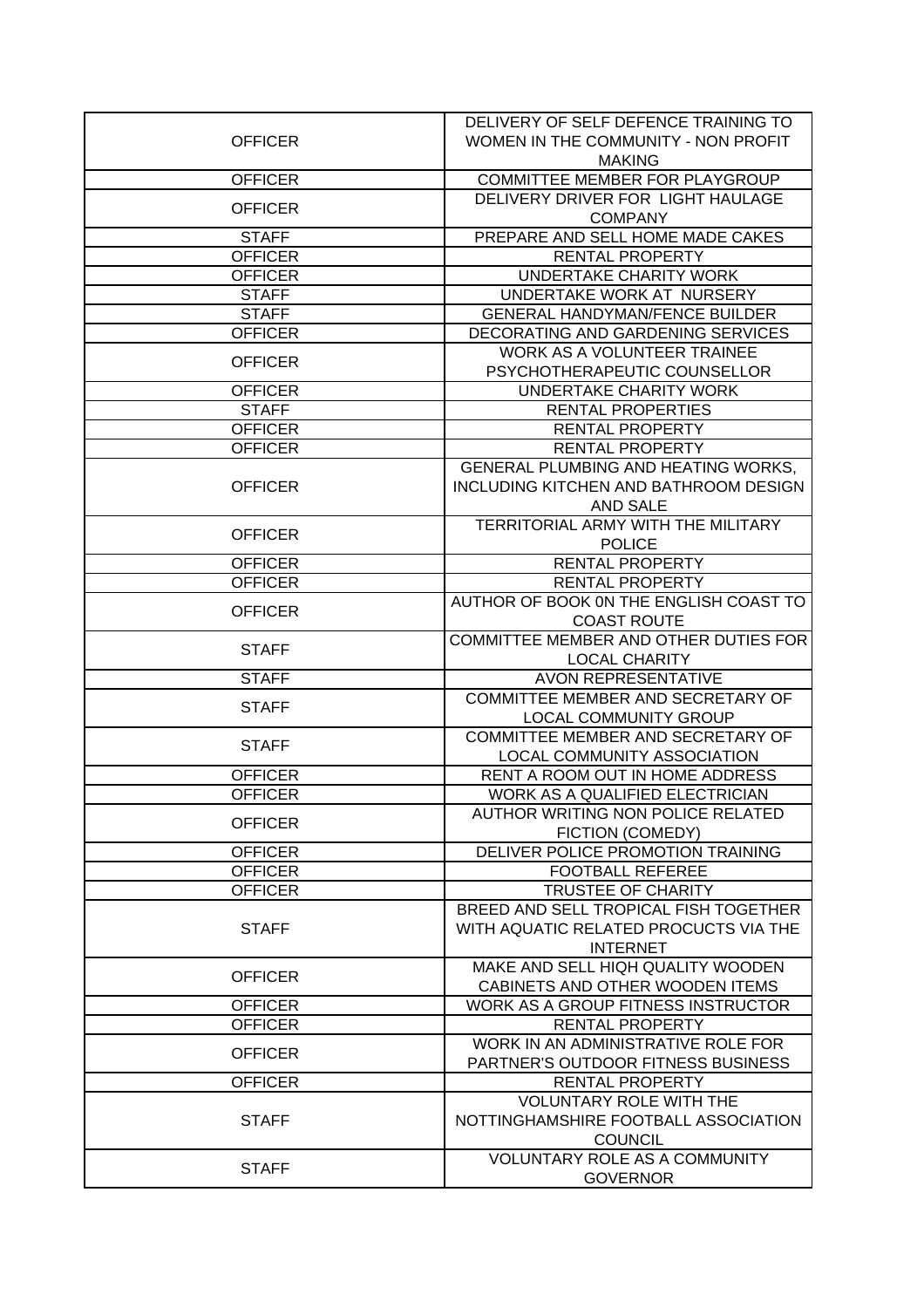| <b>OFFICER</b> | RENTAL PROPERTY                                                |
|----------------|----------------------------------------------------------------|
|                | AUTHOR OF ARTICLES ABOUT SOCIAL                                |
|                | ACTIVITIES (NON POLICE RELATED) ON                             |
| <b>OFFICER</b> | MOTORCYCLING, SCOUTING AND OUTDOOR                             |
|                | <b>ACTIVITIES</b>                                              |
| <b>OFFICER</b> | <b>RENTAL PROPERTIES</b>                                       |
|                | SINGER/DJ AT WEDDINGS AND PRIVATE                              |
| <b>OFFICER</b> | <b>PARTIES</b>                                                 |
| <b>OFFICER</b> | <b>RENTAL PROPERTY</b>                                         |
| <b>OFFICER</b> | <b>RENTAL PROPERTY</b>                                         |
|                | ACT AS A HOST FAMILY TO AN INTERNATIONAL                       |
| <b>OFFICER</b> | <b>STUDENT</b>                                                 |
| <b>OFFICER</b> | <b>RENTAL PROPERTIES</b>                                       |
| <b>OFFICER</b> | <b>TERRITORIAL ARMY ENGINEER</b>                               |
| <b>STAFF</b>   | RENTAL PROPERTIES                                              |
| <b>OFFICER</b> | CHAIRMAN OF AN AMATEUR FOOTBALL CLUB                           |
| <b>STAFF</b>   | <b>CHARITY WORK</b>                                            |
| <b>STAFF</b>   | PARISH COUNCILLOR                                              |
| <b>OFFICER</b> | <b>FOOTBALL REFEREE</b>                                        |
| <b>OFFICER</b> | WEB BASED FOOD INTOLERANCE SERVICE                             |
| <b>OFFICER</b> | <b>WAREHOUSE ASSISTANT</b>                                     |
| <b>STAFF</b>   | PROVIDE AD HOC HR ADVICE                                       |
| <b>STAFF</b>   | <b>WEIGHT LOSS CONSULTANT</b>                                  |
|                | WRITE SHORT STORIES FOR MAGAZINES - NOT                        |
| <b>STAFF</b>   | POLICE RELATED                                                 |
| <b>STAFF</b>   | <b>WORK AS WAITRESS</b>                                        |
|                | ACT AS A HOST FAMILY TO AN INTERNATIONAL                       |
| <b>OFFICER</b> | <b>STUDENT</b>                                                 |
| <b>OFFICER</b> | <b>RENTAL PROPERTY</b>                                         |
| <b>OFFICER</b> | RENTAL PROPERTY                                                |
| <b>STAFF</b>   | <b>RENTAL PROPERTY</b>                                         |
| <b>OFFICER</b> | <b>RENTAL PROPERTY</b>                                         |
| <b>OFFICER</b> | <b>TREASURER OF CHARITY</b>                                    |
| <b>OFFICER</b> | <b>GENERAL MAINTENANCE DUTIES IN A HAIR</b><br><b>DRESSERS</b> |
| <b>STAFF</b>   | <b>RENTAL PROPERTY</b>                                         |
| <b>OFFICER</b> | <b>INSTALL AND REPAIR CCTV SYSTEMS</b>                         |
| <b>OFFICER</b> | PROVIDE COMPUTER TRAINING                                      |
| <b>STAFF</b>   | <b>VOLUNTEER COUNSELLOR</b>                                    |
| <b>STAFF</b>   | POLLING STATION INSPECTOR                                      |
| <b>OFFICER</b> | <b>RENTAL PROPERTIES</b>                                       |
| <b>OFFICER</b> | <b>RENTAL PROPERTY</b>                                         |
| <b>STAFF</b>   | <b>VOLUNTEER INSTRUCTOR</b>                                    |
| <b>OFFICER</b> | FREELANCE RIDING INSTRUCTOR                                    |
| <b>STAFF</b>   | PRIVATE HIRE LICENCE HOLDER                                    |
| <b>STAFF</b>   | <b>RETAINED FIRE FIGHTER</b>                                   |
| <b>OFFICER</b> | RENTAL PROPERTY                                                |
| <b>OFFICER</b> | <b>VOLUNTEER SCOUT LEADER</b>                                  |
| <b>OFFICER</b> | <b>RENTAL PROPERTIES</b>                                       |
| <b>OFFICER</b> | <b>WRITER</b>                                                  |
| <b>STAFF</b>   | <b>RENTAL PROPERTY</b>                                         |
| <b>STAFF</b>   | <b>RENTAL PROPERTY</b>                                         |
| <b>STAFF</b>   | <b>HANDBAG BUSINESS</b>                                        |
| <b>STAFF</b>   | RENTAL PROPERTY                                                |
| <b>STAFF</b>   | <b>VOLUNTEER SCHOOL GOVERNOR</b>                               |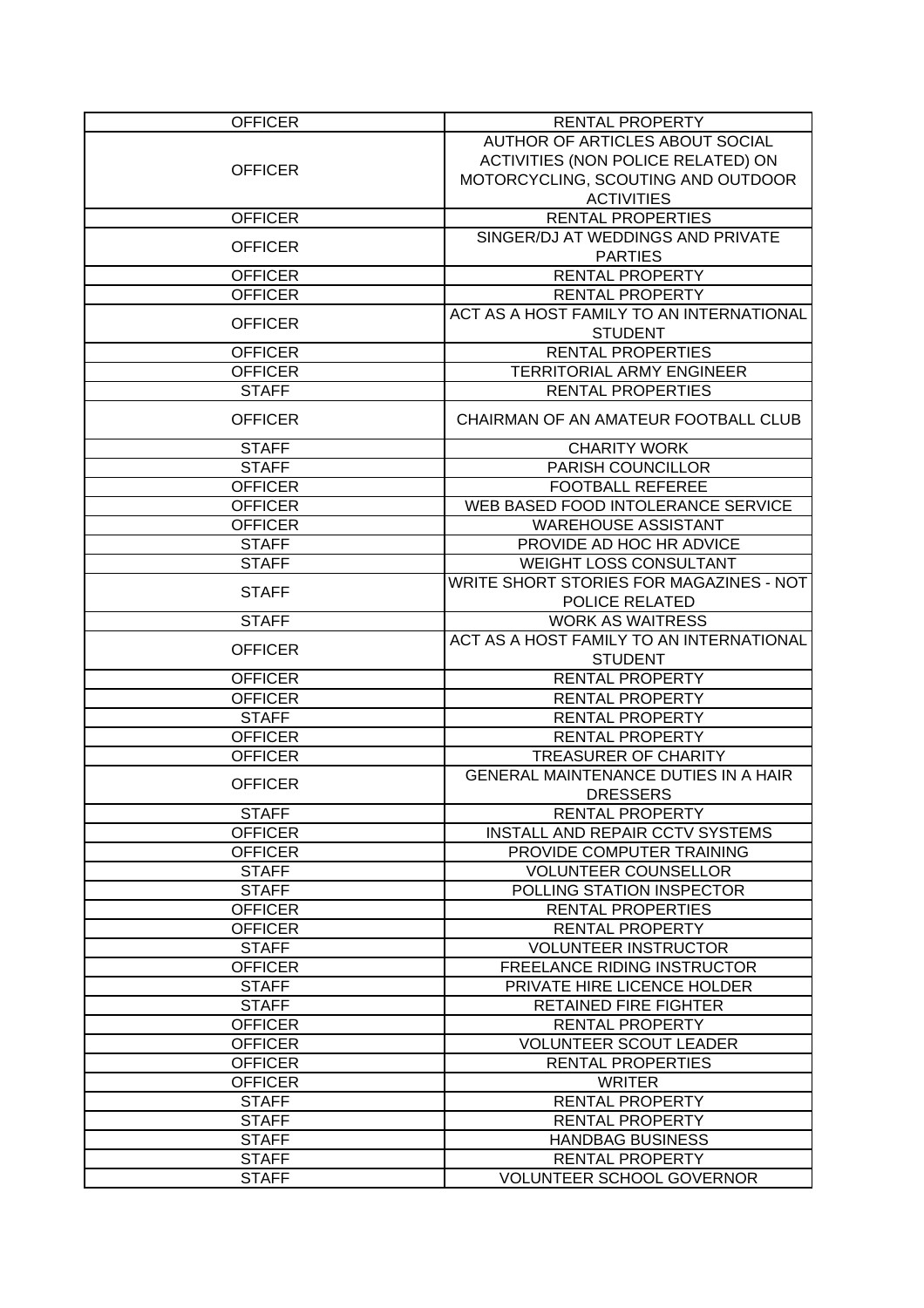| <b>STAFF</b>   | <b>VOLUNTEER SCOUT LEADER</b>                          |
|----------------|--------------------------------------------------------|
| <b>STAFF</b>   | RUN A SMALL TUCK SHOP                                  |
| <b>STAFF</b>   | MARTIAL ART INSTRUCTOR (UNPAID)                        |
| <b>STAFF</b>   | <b>VOLUNTEER PARENT GOVERNOR</b>                       |
| <b>OFFICER</b> | VOLUNTEER ARMY CADET FORCE ADULT                       |
|                | <b>INSTRUCTOR</b>                                      |
| <b>STAFF</b>   | SELF EMPLOYED HYPNOTHERAPIST                           |
| <b>STAFF</b>   | WEB DEVELOPMENT/PROGRAMMING                            |
| <b>OFFICER</b> | VOLUNTEER ARMY CADET FORCE ADULT                       |
|                | <b>INSTRUCTOR</b>                                      |
| <b>OFFICER</b> | RENTAL PROPERTY                                        |
| <b>OFFICER</b> | <b>VOLUNTEER TRAINER</b>                               |
| <b>OFFICER</b> | RENTAL PROPERTY                                        |
| <b>OFFICER</b> | <b>RENTAL PROPERTY</b>                                 |
| <b>OFFICER</b> | RENTAL PROPERTY                                        |
| <b>OFFICER</b> | DIVING INSTRUCTOR (CAREER BREAK)                       |
| <b>STAFF</b>   | PET SERVICES                                           |
| <b>OFFICER</b> | <b>RENTAL PROPERTY</b>                                 |
| <b>OFFICER</b> | RENTAL PROPERTY                                        |
| <b>OFFICER</b> | RISK MANAGEMENT ADVICE                                 |
| <b>OFFICER</b> | <b>RENTAL PROPERTY</b>                                 |
| <b>OFFICER</b> | LEAGUE OF FRIENDS VOLUNTEER                            |
| <b>OFFICER</b> | <b>RENTAL PROPERTIES</b>                               |
| <b>STAFF</b>   | <b>SWIMMING COACH</b>                                  |
| <b>STAFF</b>   | RENTAL PROPERTY                                        |
| <b>OFFICER</b> | RENTAL PROPERTY                                        |
| <b>OFFICER</b> | <b>GENERAL MAINTENANCE DUTIES IN A BAKERY</b>          |
| <b>STAFF</b>   | ADMINISTRATIVE SUPPORT TO HUSBAND'S<br><b>BUSINESS</b> |
| <b>STAFF</b>   | NOVELIST WRITING NON POLICE RELATED<br><b>NOVELS</b>   |
| <b>STAFF</b>   | <b>VOLUNTEER SCHOOL GOVERNOR</b>                       |
| <b>STAFF</b>   | <b>FOSTER CARER</b>                                    |
| <b>STAFF</b>   | MOBILE NAIL TECHNICIAN                                 |
| <b>OFFICER</b> | DIRECTOR OF A RIGHT TO MANAGE COMPANY                  |
| <b>OFFICER</b> | <b>FOSTER CARER</b>                                    |
| <b>OFFICER</b> | ARMY CADET FORCE VOLUNTEER<br><b>INSTRUCTOR</b>        |
| <b>OFFICER</b> | <b>HGV DRIVER</b>                                      |
| <b>STAFF</b>   | <b>RENTAL PROPERTY</b>                                 |
| <b>OFFICER</b> | HORTICULTURE THERAPIST                                 |
| <b>OFFICER</b> | <b>VOLUNTEER WITH THE NSPCC</b>                        |
| <b>OFFICER</b> | <b>FOOTBALL REFEREE</b>                                |
| <b>OFFICER</b> | <b>FREELANCE TRANSLATOR</b>                            |
| <b>OFFICER</b> | SELL AND TRADE COLLECTABLE CARDS                       |
| <b>OFFICER</b> | RENTAL PROPERTY                                        |
| <b>OFFICER</b> | <b>WRITE FICTION CRIME NOVELS</b>                      |
| <b>STAFF</b>   | FREELANCE PHOTOGRAPHY SERVICES                         |
| <b>OFFICER</b> | <b>ASSISTANT SCOUT LEADER</b>                          |
| <b>OFFICER</b> | RENTAL PROPERTIES                                      |
| <b>OFFICER</b> | CLERICAL DUTIES AT HUSBAND'S COMPANY                   |
| <b>OFFICER</b> | RENTAL PROPERTY                                        |
| <b>OFFICER</b> | <b>SCHOOL GOVERNOR</b>                                 |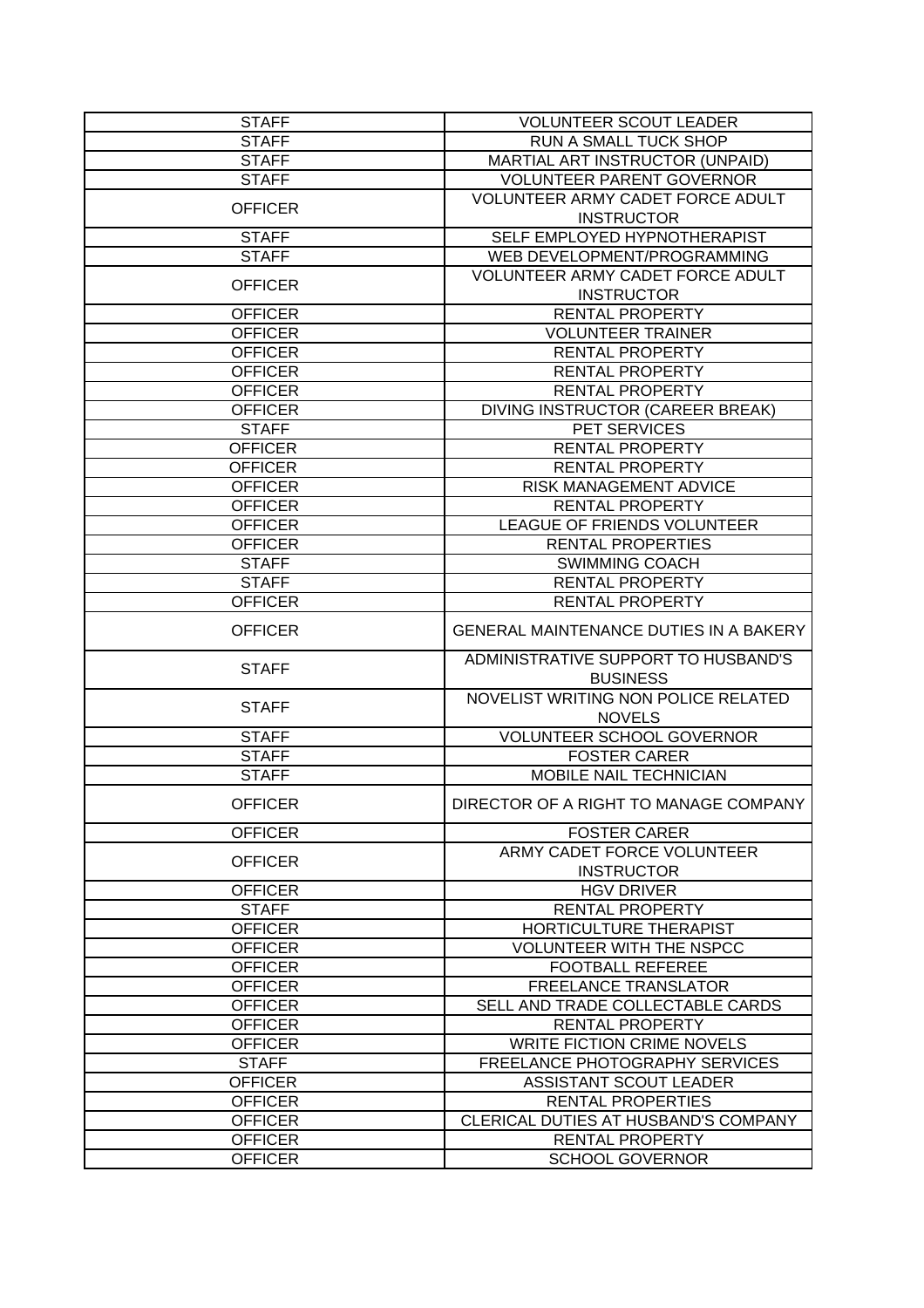|                                  | PARTICIPATE IN WIFE'S BUSINESS SELLING         |
|----------------------------------|------------------------------------------------|
| <b>OFFICER</b>                   | <b>OUTDOOR LEISURE EQUIPMENT</b>               |
| <b>OFFICER</b>                   | <b>DELIVER CBT TRAINING</b>                    |
| <b>STAFF</b>                     | <b>LOCAL COUNCILLOR</b>                        |
|                                  | <b>VOLUNTEER ROLE WITH LOCAL POLITICAL</b>     |
| <b>STAFF</b>                     | <b>PARTY</b>                                   |
| <b>OFFICER</b>                   | <b>ASSISTANT CHILDMINDER</b>                   |
| <b>OFFICER</b>                   | WRITE NON POLICE RELATED BOOK                  |
|                                  | AIR TRAINING CORPS VOLUNTEER                   |
| <b>OFFICER</b>                   | <b>INSTRUCTOR</b>                              |
|                                  | AIR TRAINING CORPS VOLUNTEER                   |
| <b>OFFICER</b>                   | <b>INSTRUCTOR</b>                              |
| <b>STAFF</b>                     | <b>AVON REPRESENTATIVE</b>                     |
| <b>STAFF</b>                     |                                                |
|                                  | <b>AVON REPRESENTATIVE</b>                     |
| <b>OFFICER</b>                   | VOLUNTEER WITH AGE UK                          |
| <b>OFFICER</b>                   | WORK IN SISTER'S CAFÉ                          |
| <b>OFFICER</b>                   | <b>RENTAL PROPERTY</b>                         |
| <b>OFFICER</b>                   | RENTAL PROPERTY                                |
| <b>OFFICER</b>                   | RENTAL PROPERTY                                |
| <b>OFFICER</b>                   | RENTAL PROPERTY                                |
| <b>STAFF</b>                     | VOLUNTARY WORK AT PRE SCHOOL CLUB              |
| <b>OFFICER</b>                   | RENTAL PROPERTY                                |
| <b>OFFICER</b>                   | ASSIST WITH WIFE'S VEHICLE ACCESSORIES         |
|                                  | <b>BUSINESS</b>                                |
| <b>OFFICER</b>                   | PROVIDE TAEKWON-DO TRAINING                    |
| <b>OFFICER</b>                   | RENTAL PROPERTY                                |
| OFFICER RENTAL PROPERTY          |                                                |
| <b>STAFF</b>                     | RENTAL PROPERTY                                |
| <b>STAFF</b>                     | PART TIME YOUTH WORKER                         |
| <b>STAFF</b>                     | HUSBAND'S BUSINESS OPERATING FROM              |
|                                  | <b>HOME ADDRESS</b>                            |
|                                  | WRITE FICTION CRIME NOVELS AND LECTURE         |
| <b>OFFICER</b>                   | IN CREATIVE WRITING                            |
| <b>OFFICER</b>                   | RENTAL PROPERTY                                |
| <b>OFFICER</b>                   | <b>INVOLVEMENT IN FAMILY PROPERTY BUSINESS</b> |
| <b>OFFICER</b>                   | <b>GRAPHIC DESIGN BUSINESS</b>                 |
|                                  |                                                |
|                                  | REPAIR, RENOVATE AND SELL MOTOR                |
| <b>OFFICER</b>                   | <b>VEHICLES</b>                                |
|                                  | RENTAL PROPERTY AND RENT A ROOM OUT IN         |
| <b>STAFF</b>                     | <b>HER HOME ADDRESS</b>                        |
|                                  |                                                |
| <b>STAFF</b>                     | INTERNAL COACH DRIVER AT HOLIDAY PARK          |
| <b>STAFF</b>                     | <b>RENTAL PROPERTY</b>                         |
| <b>OFFICER</b>                   | <b>RENTAL PROPERTY</b>                         |
| <b>OFFICER</b>                   | TAKE AND SELL WILDLIFE PHOTOGRAPHS             |
| <b>STAFF</b>                     | DRIVING INSTRUCTOR                             |
| <b>OFFICER</b>                   | RENTAL PROPERTY                                |
| <b>OFFICER</b>                   | <b>TAEKWONDO INSTRUCTOR</b>                    |
| <b>OFFICER</b>                   | <b>CATERING BUSINESS</b>                       |
| <b>STAFF</b>                     | <b>FOSTER CARER</b>                            |
| <b>OFFICER</b>                   | RENTAL PROPERTY                                |
| <b>OFFICER</b>                   | RENTAL PROPERTY                                |
| <b>OFFICER</b>                   | <b>FITNESS TRAINER</b>                         |
| <b>OFFICER</b>                   | <b>RENTAL PROPERTY</b>                         |
| <b>OFFICER</b><br><b>OFFICER</b> | <b>VOLUNTEER SKI LEADER</b><br>RENTAL PROPERTY |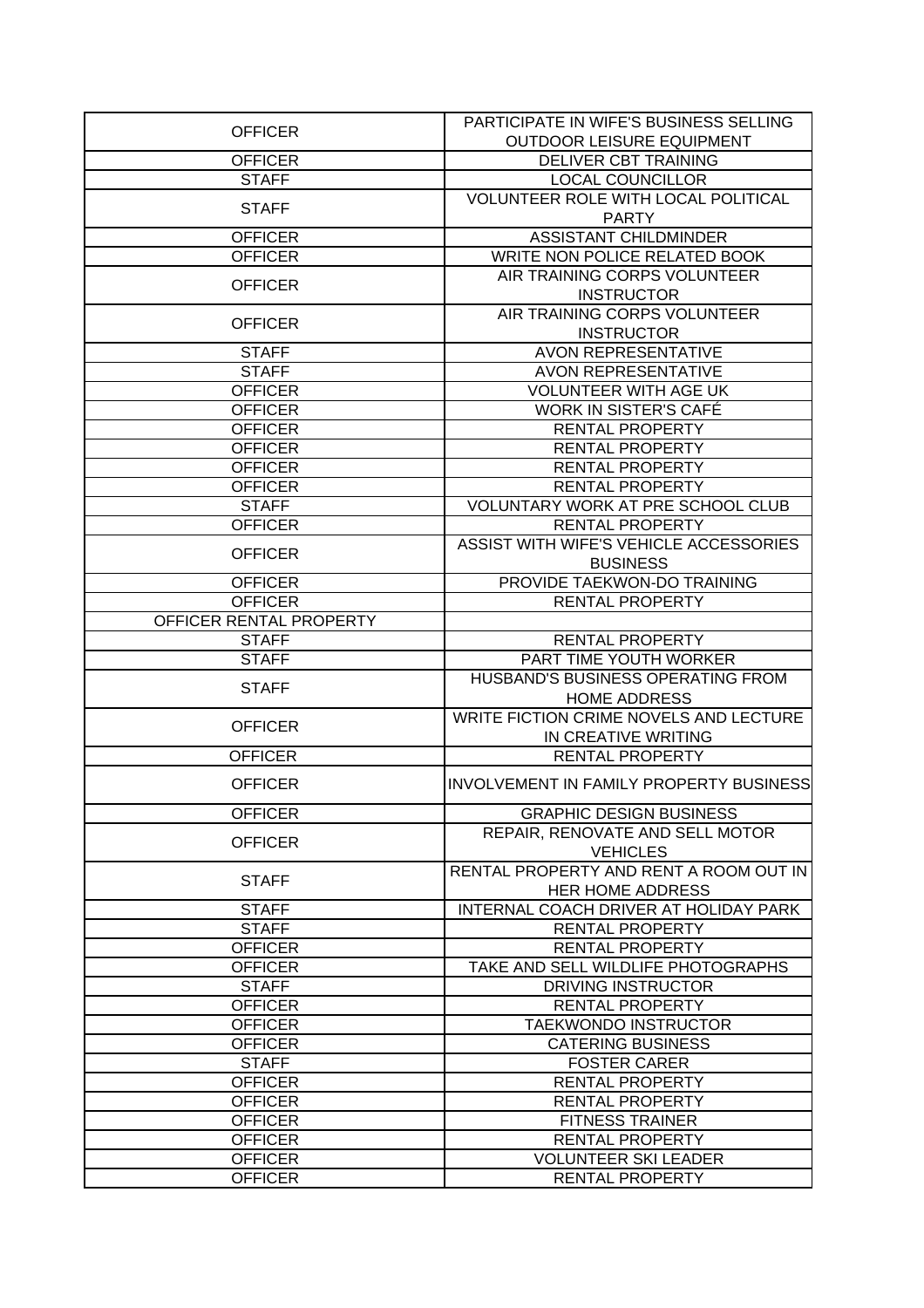|                | VOLUNTEER WITH THE DUKE OF EDINBURGH              |
|----------------|---------------------------------------------------|
| <b>STAFF</b>   | <b>AWARD SCHEME</b>                               |
| <b>STAFF</b>   | <b>RENTAL PROPERTIES</b>                          |
| <b>OFFICER</b> | MUSICIAN AND TEACHER OF MUSIC                     |
| <b>OFFICER</b> | <b>SCHOOL GOVERNOR</b>                            |
| <b>STAFF</b>   | RENTAL PROPERTY                                   |
| <b>STAFF</b>   | ASSIST IN FAMILY FOOD BUSINESS                    |
| <b>STAFF</b>   | VOLUNTEER WITH NEIGHBOURHOOD WATCH                |
| <b>OFFICER</b> | <b>FOOTBALL REFEREE</b>                           |
| <b>OFFICER</b> | <b>RENTAL PROPERTY</b>                            |
| <b>STAFF</b>   | <b>RENTAL PROPERTY</b>                            |
| <b>STAFF</b>   | <b>CANDLE PARTY ORGANISER</b>                     |
| <b>STAFF</b>   | RELIEF DINNER LADY                                |
| <b>OFFICER</b> | <b>RENTAL PROPERTY</b>                            |
| <b>OFFICER</b> | RENTAL PROPERTY                                   |
| <b>STAFF</b>   | <b>EVENT MANAGEMENT</b>                           |
| <b>OFFICER</b> | <b>GENERAL GARDEN MAINTENANCE</b>                 |
| <b>OFFICER</b> | <b>CHAIR OF VOLUNTARY GROUP</b>                   |
| <b>OFFICER</b> | RAF VOLUNTER RESERVE OFFICER                      |
| <b>OFFICER</b> | <b>SCHOOL GOVERNOR</b>                            |
| <b>STAFF</b>   | RENT OUT A ROOM IN HOME ADDRESS                   |
| <b>OFFICER</b> | <b>TERRITORIAL ARMY</b>                           |
| <b>OFFICER</b> | <b>AVON REPRESENTATIVE</b>                        |
|                | PROVIDING SUPPORT AND ASSISTANCE TO               |
| <b>OFFICER</b> | <b>ELDERLY PERSONS</b>                            |
| <b>OFFICER</b> | <b>SELL SURPLUS PRODUCE</b>                       |
| <b>OFFICER</b> | <b>CUB SCOUT LEADER</b>                           |
| <b>STAFF</b>   | TREASURER OF SCOUT GROUP                          |
|                |                                                   |
|                |                                                   |
| <b>STAFF</b>   | <b>RENTAL PROPERTY</b>                            |
| <b>OFFICER</b> | <b>NAIL TECHNICIAN</b>                            |
| <b>OFFICER</b> | MOTORCYCLE RACE SCHOOL INSTRUCTOR                 |
| <b>STAFF</b>   | <b>PHOTOGRAPHER</b>                               |
| <b>OFFICER</b> | <b>RENTAL PROPERTY</b>                            |
| <b>STAFF</b>   | <b>INVOLVEMENT IN A RIGHT TO MANAGE</b>           |
|                | <b>COMPANY</b>                                    |
| <b>OFFICER</b> | <b>TRUSTEE OF CHARITY</b>                         |
| <b>OFFICER</b> | <b>SCHOOL GOVERNOR</b>                            |
| <b>OFFICER</b> | <b>RENTAL PROPERTY</b>                            |
| <b>OFFICER</b> | <b>RENTAL PROPERTY</b>                            |
| <b>STAFF</b>   | INTERNAL COACH DRIVER AT HOLIDAY PARK             |
| <b>OFFICER</b> | <b>RENTAL PROPERTY</b>                            |
| <b>OFFICER</b> | ASSIST IN AN ART GALLERY                          |
| <b>OFFICER</b> | <b>MEMBER OF A BAND</b>                           |
| <b>OFFICER</b> | SELL A VARIETY OF ITEMS ON LINE                   |
| <b>OFFICER</b> | MANAGE AN UNDER 15 FOOTBALL TEAM                  |
| <b>OFFICER</b> | <b>VOLUNTEER UNDERTAKING ECOLOGICAL</b>           |
|                | <b>SURVEYS</b>                                    |
| <b>OFFICER</b> | <b>VOLUNTER WITH BLOOD BIKE CHARITY</b>           |
| <b>OFFICER</b> | PROVIDE BOAT SERVICES UNDER A<br><b>FRANCHISE</b> |
| <b>OFFICER</b> | <b>TERRITORIAL ARMY COMMITMENT</b>                |
| <b>OFFICER</b> | ASSISTANT SWIMMING INSTRUCTOR                     |
| <b>STAFF</b>   | DEPUTY CLERK TO PARISH COUNCIL                    |
| <b>OFFICER</b> | POTENTIAL RENTAL PROPERTIES                       |
| <b>OFFICER</b> | NOTIFICATION OF WIFE RUNNING BUSINESS             |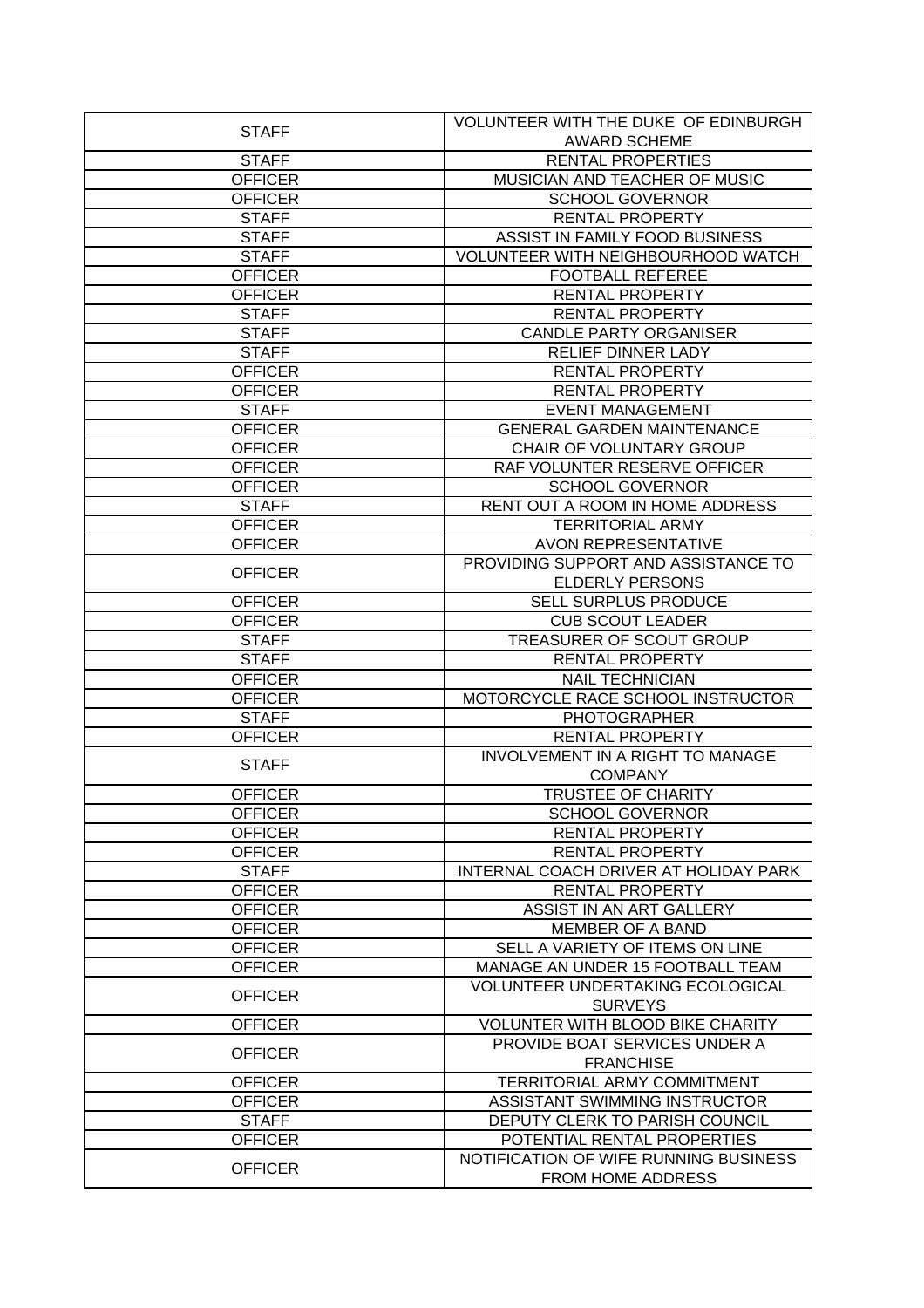| <b>STAFF</b>                   | <b>VOLUNTEER WITH MONSTER TRUCK SHOWS</b>                     |
|--------------------------------|---------------------------------------------------------------|
| <b>STAFF</b>                   | <b>TRUSTEE OF CHARITY</b>                                     |
|                                | PURCHASE, RENOVATE AND SELL ON OR RENT                        |
| <b>OFFICER</b>                 | <b>OUT PROPERTIES</b>                                         |
| <b>OFFICER</b>                 | RETAILING OF SWEETS AND CONFECTIONERY                         |
|                                | VIA THE INTERNET AND MAIL ORDER                               |
| <b>STAFF</b>                   | <b>AEROBICS TEACHER</b>                                       |
| <b>OFFICER</b>                 | <b>GARDENING SERVICES</b>                                     |
| <b>OFFICER</b>                 | <b>RENTAL PROPERTY</b>                                        |
|                                | <b>VOLUNTARY ROLE WITH STAVELEY MINERS</b>                    |
| <b>STAFF</b>                   | <b>WELFARE JUNIOR FC</b>                                      |
| <b>OFFICER</b>                 | TERRITORIAL ARMY COMMITMENT                                   |
| <b>STAFF</b>                   | <b>FREELANCE EDITOR</b>                                       |
| <b>STAFF</b>                   | COMMUNITY SUPPORT WORKER FOR THE<br><b>ELDERLY</b>            |
|                                | RENTAL PROPERTIES AND VOLUNTARY WORK                          |
| <b>STAFF</b>                   | WITH LOCAL CHURCH                                             |
| <b>STAFF</b>                   | <b>EVENT STEWARD</b>                                          |
| <b>STAFF</b>                   | <b>RENTAL PROPERTY</b>                                        |
| <b>STAFF</b>                   | <b>FOOTBALL REFEREE</b>                                       |
|                                | WRITING AND RECORDING MUSIC ON A                              |
| <b>OFFICER</b>                 | <b>FREELANCE BASIS</b>                                        |
| <b>STAFF</b>                   | <b>RENTAL PROPERTIES</b>                                      |
| <b>OFFICER</b>                 | <b>VOLUNTARY ROLE WITH LOCAL CHURCH</b>                       |
| <b>OFFICER</b>                 | <b>MEMBER OF A BAND</b>                                       |
|                                | MAKE AND SELL JEWELLERY AND UNIVERSITY                        |
| <b>STAFF</b>                   | <b>RESEARCHER</b>                                             |
| <b>OFFICER</b>                 | AD HOC ADMIN SUPPORT TO HUSBAND'S                             |
|                                | <b>BUSINESS</b>                                               |
| <b>STAFF</b>                   | FOOT HEALTH PRACTITIONER                                      |
| <b>STAFF</b>                   | <b>RENTAL PROPERTY</b>                                        |
| <b>STAFF</b><br><b>OFFICER</b> | <b>RENTAL PROPERTY</b>                                        |
| <b>OFFICER</b>                 | <b>CHURCH BELL RINGER</b><br>SOCIAL SECRETARY FOR LOCAL GROUP |
| <b>STAFF</b>                   | RENTAL PROPERTY                                               |
| <b>STAFF</b>                   | <b>RENTAL PROPERTY</b>                                        |
| <b>STAFF</b>                   | <b>RENTAL PROPERTY</b>                                        |
| <b>STAFF</b>                   | <b>RESERVE ARMY COMMITMENT</b>                                |
| <b>OFFICER</b>                 | RENTAL PROPERTIES                                             |
| <b>STAFF</b>                   | RENTAL PROPERTY                                               |
|                                | <b>ACCOMPANIED VIEWER FOR POTENTIAL</b>                       |
| <b>STAFF</b>                   | <b>PROPERTY BUYERS</b>                                        |
| <b>STAFF</b>                   | PART TIME LEISURE CENTRE MANAGER                              |
| <b>STAFF</b>                   | RENTAL PROPERTY                                               |
|                                | EXTERNAL EXAMINER FOR UNIVERSITY                              |
| <b>STAFF</b>                   | <b>COURSES</b>                                                |
| <b>STAFF</b>                   | MAKE AND SELL JEWELLERY                                       |
| <b>OFFICER</b>                 | ASSOCIATE SCHOOL GOVERNOR                                     |
| <b>STAFF</b>                   | UTILITIES PROMOTER                                            |
| <b>OFFICER</b>                 | <b>EMPLOYMENT LAW ADVISOR</b>                                 |
| <b>OFFICER</b>                 | RENTAL PROPERTY                                               |
| <b>OFFICER</b>                 | RENTAL PROPERTY                                               |
| <b>STAFF</b>                   | PART TIME LECTURER                                            |
| <b>OFFICER</b>                 | <b>BANK HEALTHCARE ASSISTANT</b>                              |
| <b>OFFICER</b>                 | <b>VOLUNTARY ROLE WITH THE RSPCA</b>                          |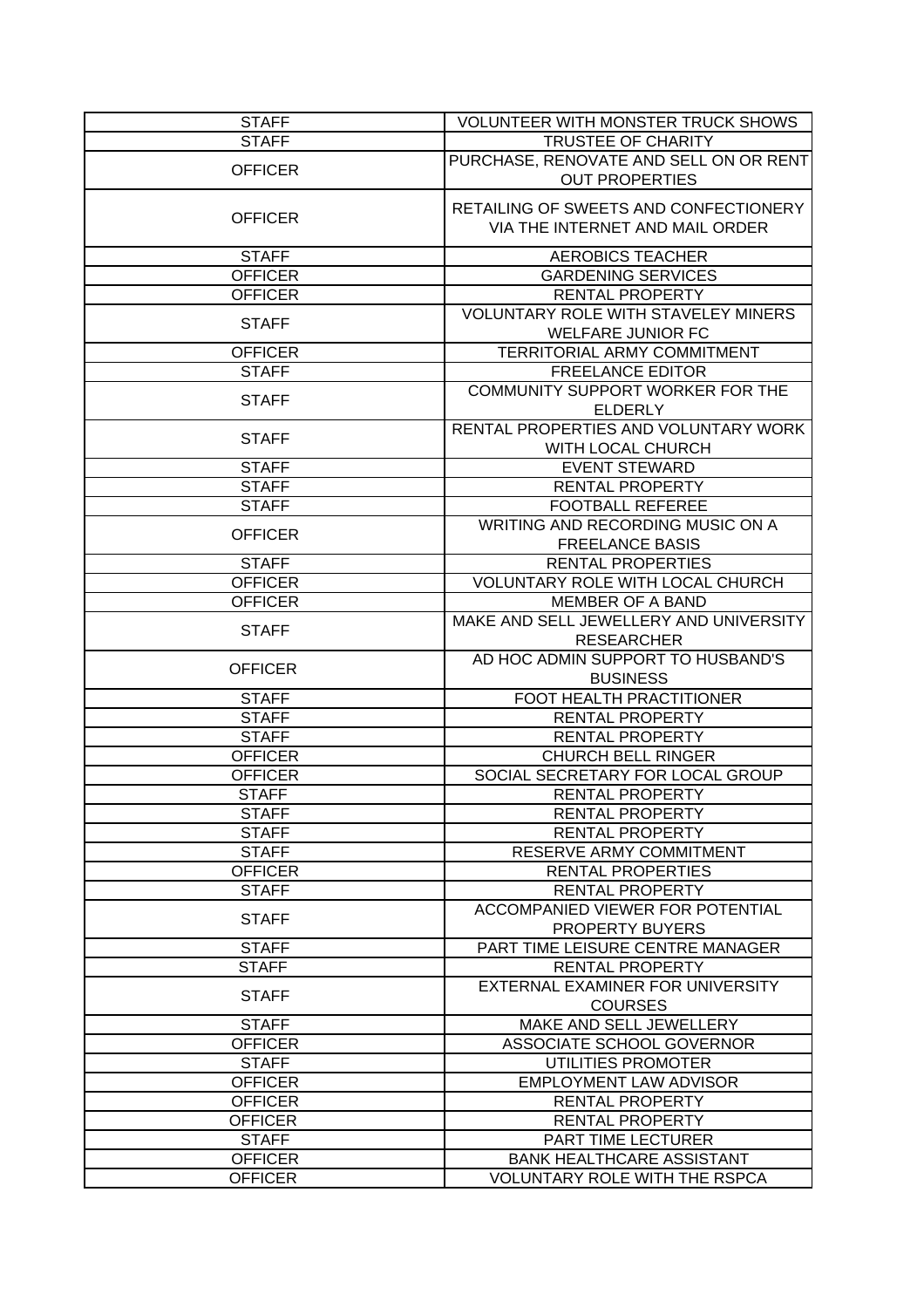| <b>STAFF</b>            | PROVIDE PERSONAL SAFETY TRAINING                                     |
|-------------------------|----------------------------------------------------------------------|
| <b>STAFF</b>            | <b>RENTAL PROPERTY</b>                                               |
| <b>OFFICER</b>          | <b>RENTAL PROPERTIES</b>                                             |
| <b>OFFICER</b>          | SELL NEW/USED DVD/BLU-RAY DISCS ON THE                               |
|                         | <b>INTERNET</b>                                                      |
| <b>OFFICER</b>          | <b>RENTAL PROPERTY</b>                                               |
| <b>STAFF</b>            | VOLUNTARY ROLE WITH THE AIR TRAINING<br><b>CORPS</b>                 |
| <b>STAFF</b>            | <b>HOLD DRUM WORKSHOPS</b>                                           |
| <b>STAFF</b>            | PART TIME CATERING WORK WITH AN AGENCY                               |
| <b>OFFICER</b>          | RENTAL PROPERTY                                                      |
| <b>STAFF</b>            | VOLUNTARY ROLE WITH LOCAL CRICKET CLUB                               |
| <b>STAFF</b>            | VOLUNTARY ROLE WITH LOCAL POLITICAL<br><b>PARTY</b>                  |
| <b>STAFF</b>            | ADMINISTRATIVE SUPPORT TO HUSBAND'S<br><b>BUSINESS</b>               |
| <b>STAFF</b>            | SAMPLE COLLECTOR FOR DRUG AND<br>ALCOHOL TESTING COMPANY             |
| <b>STAFF</b>            | VOLUNTARY WITH LOCAL AND COUNTY GOLF<br><b>SOCIETIES</b>             |
| <b>OFFICER</b>          | FOOTBALL CLUB SCOUT                                                  |
| <b>OFFICER</b>          | <b>COMMUNITY SCHOOL GOVERNOR</b>                                     |
| <b>OFFICER</b>          | PROVIDE AROMATHERAPY SERVICES                                        |
| <b>OFFICER</b>          | SUPPORT TO HUSBAND'S BUSINESS                                        |
| <b>OFFICER</b>          | <b>VOLUNTARY ROLE WITH UNDER 13 FOOTBALL</b><br><b>TEAM</b>          |
| <b>OFFICER</b>          | <b>VOLUNTARY ROLE WITH EAST MIDLANDS</b><br><b>AMBULANCE SERVICE</b> |
| <b>STAFF</b>            | <b>CANDLE PARTY ORGANISER</b>                                        |
| <b>STAFF</b>            | RENTAL PROPERTY                                                      |
| <b>STAFF</b>            | RUN ALARM COMPANY                                                    |
| <b>OFFICER</b>          | RENTAL PROPERTY                                                      |
| <b>OFFICER</b>          | WEDDING PHOTOGRAPHY BUSINESS                                         |
| <b>OFFICER</b>          | ADMINISTRATIVE SUPPORT TO HUSBAND'S<br><b>BUSINESS</b>               |
| <b>OFFICER</b>          | RESERVE ARMY COMMITMENT                                              |
| <b>OFFICER</b>          | <b>RENTAL PROPERTY</b>                                               |
| <b>OFFICER</b>          | <b>RENTAL PROPERTY</b>                                               |
| OFFICER RENTAL PROPERTY |                                                                      |
| <b>STAFF</b>            | PART TIME WAITRESS                                                   |
| <b>STAFF</b>            | SELL GOODS ONLINE                                                    |
| <b>STAFF</b>            | <b>VOLUNTEER WITH SAILING CHARITY</b>                                |
| <b>OFFICER</b>          | ADMINISTRATIVE SUPPORT TO HUSBAND'S<br><b>BUSINESS</b>               |
| <b>STAFF</b>            | <b>VOLUNTEER WITH HELP FOR HEROES</b><br><b>CHARITY</b>              |
| <b>OFFICER</b>          | <b>RENTAL PROPERTY</b>                                               |
| <b>OFFICER</b>          | <b>RENTAL PROPERTIES</b>                                             |
| <b>STAFF</b>            | WRITE ARTICLES FOR A PHOTOGRAPHY<br><b>MAGAZINE</b>                  |
| <b>OFFICER</b>          | SUPPORT TO WIFE'S BUSINESS                                           |
| <b>OFFICER</b>          | <b>FOOTBALL REFEREE</b>                                              |
| <b>STAFF</b>            | <b>RENTAL PROPERTIES</b>                                             |
| <b>OFFICER</b>          | RENTAL PROPERTY                                                      |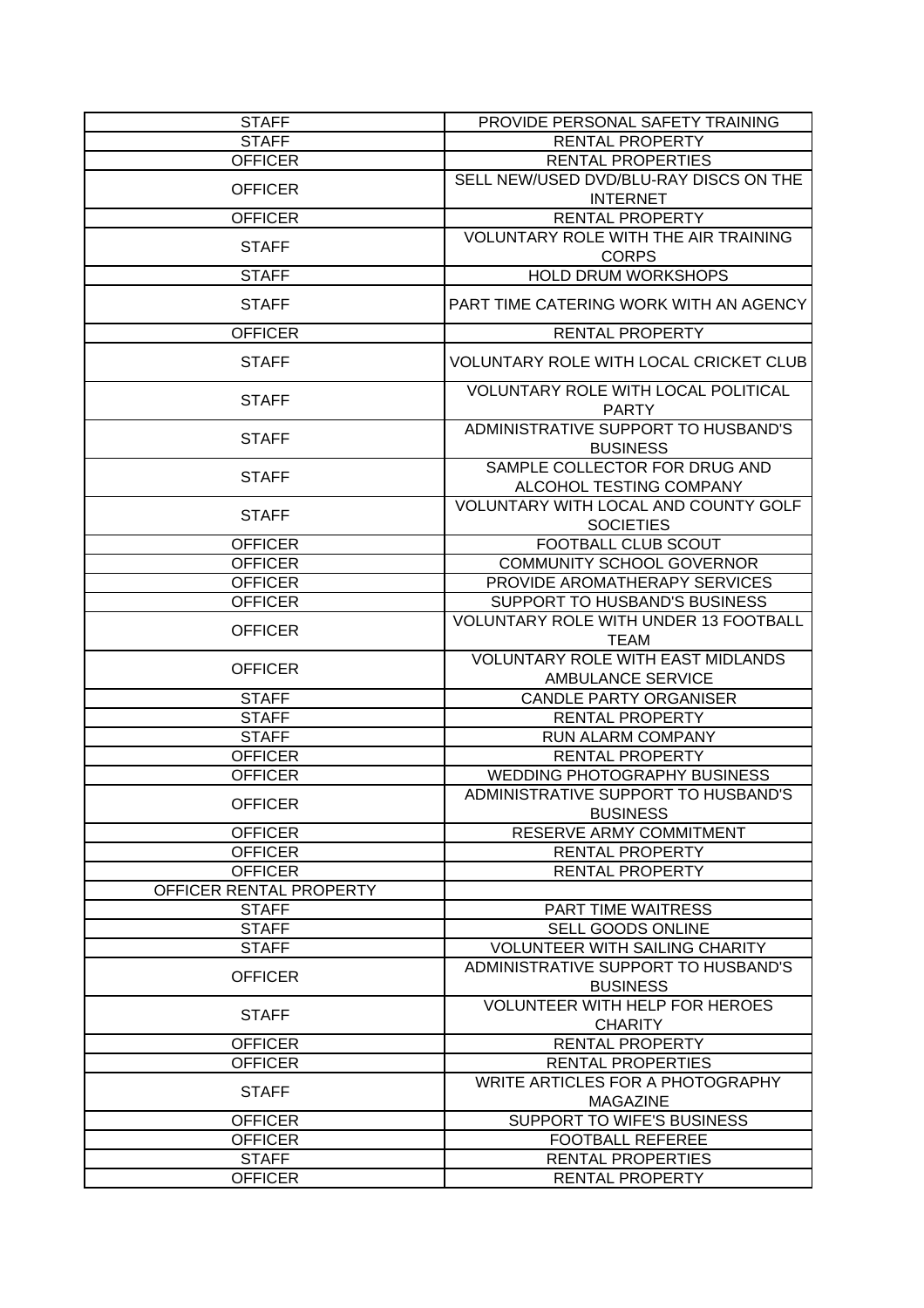| <b>STAFF</b>            | RENT OUT A ROOM AT HOME ADDRESS                         |
|-------------------------|---------------------------------------------------------|
| <b>STAFF</b>            | CO-OPTED MEMBER OF PARISH COUNCIL                       |
| <b>STAFF</b>            | <b>BOOK-KEEPING FOR FAMILY BUSINESS</b>                 |
| <b>STAFF</b>            | <b>RENTAL PROPERTY</b>                                  |
| <b>OFFICER</b>          | <b>RENTAL PROPERTY</b>                                  |
| <b>OFFICER</b>          | <b>RENTAL PROPERTY</b>                                  |
| <b>OFFICER</b>          | RESERVE ARMY COMMITMENT                                 |
| <b>STAFF</b>            | DIRECTOR OF A RIGHT TO MANAGE COMPANY                   |
| <b>OFFICER</b>          | <b>RENTAL PROPERTY</b>                                  |
| <b>OFFICER</b>          | <b>WEDDING AND PORTRAIT PHOTOGRAPHER</b>                |
| <b>OFFICER</b>          | <b>CASUAL SUPPLY TEACHER</b>                            |
| <b>OFFICER</b>          | RESERVE ARMY COMMITMENT                                 |
| <b>STAFF</b>            | <b>ASSIST IN PARENT'S SHOP</b>                          |
| <b>STAFF</b>            | AFTER SCHOOL COACH                                      |
| <b>STAFF</b>            | VOLUNTEER WITH BREAST FEEDING SUPPORT<br><b>GROUP</b>   |
| <b>STAFF</b>            | <b>VOLUNTARY ROLES WITHIN THE GYMNASTICS</b>            |
|                         | <b>ENVIRONMENT</b>                                      |
| <b>STAFF</b>            | RENTAL PROPERTY                                         |
| <b>STAFF</b>            | OPERATE A MOBILE DISCO                                  |
| <b>STAFF</b>            | VOLUNTEER AT LOCAL SCHOOL                               |
| <b>STAFF</b>            | SECRETARY OF NATIONAL LURCHER AND<br><b>RACING CLUB</b> |
| <b>OFFICER</b>          | RENTAL PROPERTY                                         |
| <b>OFFICER</b>          | <b>RENTAL PROPERTY</b>                                  |
| <b>STAFF</b>            | PARENT GOVERNOR                                         |
| <b>STAFF</b>            | <b>RENTAL PROPERTY</b>                                  |
| <b>OFFICER</b>          | <b>VOLUNTEER AT LOCAL SCHOOL</b>                        |
| <b>OFFICER</b>          | PARENT GOVERNOR                                         |
| <b>OFFICER</b>          | <b>RENTAL PROPERTIES</b>                                |
|                         | <b>VOLUNTEER ARMY CADET FORCE ADULT</b>                 |
| <b>STAFF</b>            | <b>INSTRUCTOR</b>                                       |
| <b>OFFICER</b>          | <b>RENTAL PROPERTY</b>                                  |
| OFFICER RENTAL PROPERTY |                                                         |
| <b>OFFICER</b>          | <b>VOLUNTEER WITH CHARITY</b>                           |
| <b>OFFICER</b>          | <b>RENTAL PROPERTY</b>                                  |
| <b>OFFICER</b>          | <b>RENTAL PROPERTY</b>                                  |
| <b>OFFICER</b>          | SELL ITEMS VIA THE INTERNET                             |
| <b>STAFF</b>            | <b>RETAINED FIRE FIGHTER</b>                            |
| <b>STAFF</b>            | <b>AUDIO TYPING OF INTERVIEWS</b>                       |
| <b>STAFF</b>            | <b>RENTAL PROPERTY</b>                                  |
| <b>OFFICER</b>          | SELF EMPLOYED FITNESS TRAINER                           |
| <b>STAFF</b>            | <b>AUTHOR OF CHILDREN'S BOOKS</b>                       |
| <b>STAFF</b>            | <b>BAR WORK</b>                                         |
| <b>OFFICER</b>          | RENTAL PROPERTY                                         |
| <b>OFFICER</b>          | REPAIR AND MAINTAIN PEDAL CYCLES                        |
| <b>OFFICER</b>          | <b>MAKE CRAFT ITEMS</b>                                 |
| <b>STAFF</b>            | <b>RENTAL PROPERTY</b>                                  |
| <b>OFFICER</b>          | VOLUNTEER AT LOCAL SCHOOL                               |
|                         | PROVIDE LOGISTIC SUPPORT TO OUTSIDE                     |
| <b>OFFICER</b>          | <b>BROADCASTS</b>                                       |
| <b>OFFICER</b>          | MANAGER OF U18 GOLF TEAM                                |
| <b>OFFICER</b>          | JUNIOR EVENTS ORGANISER AT GOLF CLUB                    |
|                         | <b>BODY AND SKINCARE PRODUCTS</b>                       |
| <b>OFFICER</b>          | <b>CONSULTANT</b>                                       |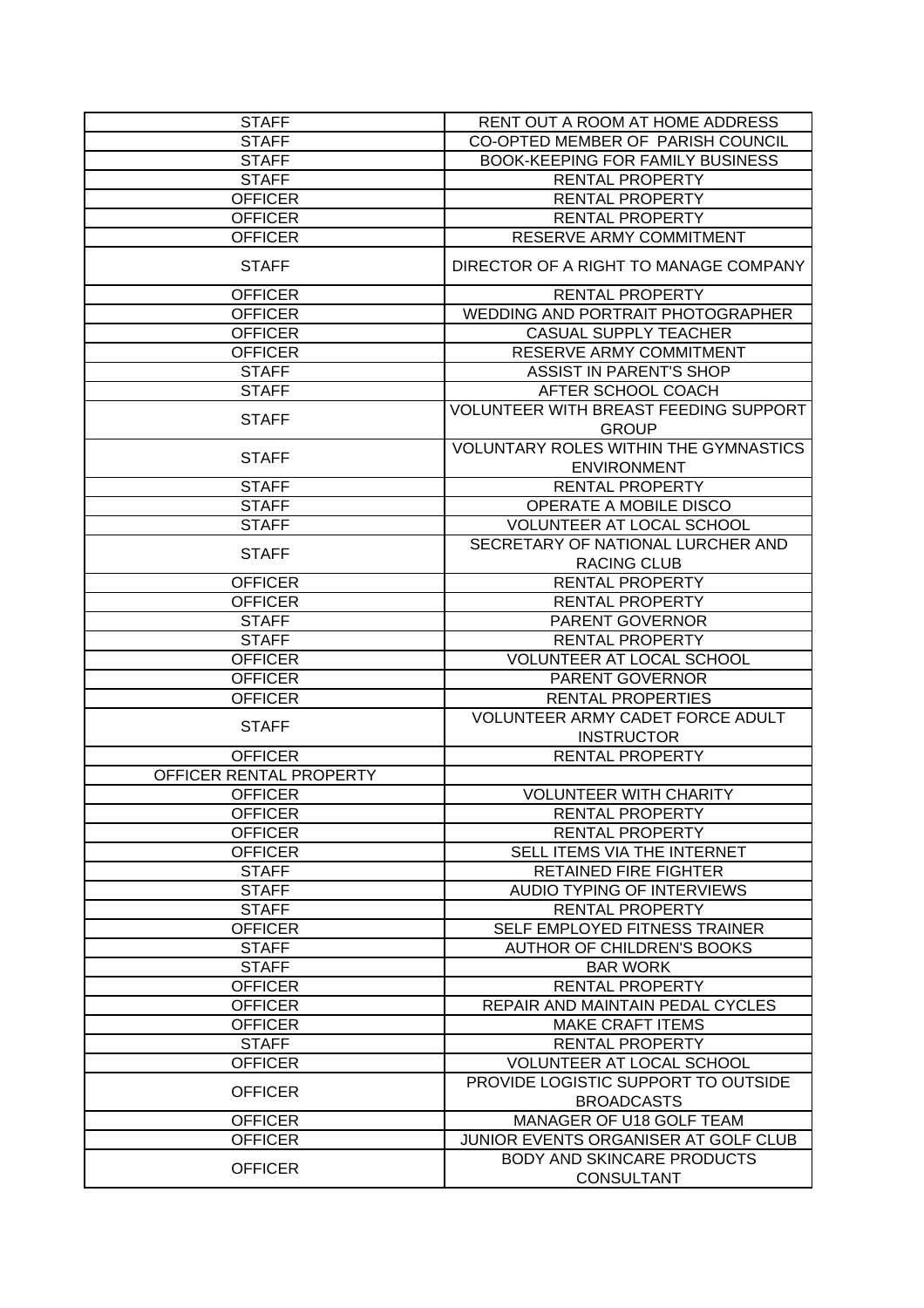| <b>STAFF</b>            | <b>RENTAL PROPERTIES</b>                                               |
|-------------------------|------------------------------------------------------------------------|
| <b>OFFICER</b>          | <b>RENTAL PROPERTIES</b>                                               |
| <b>OFFICER</b>          | RENTAL PROPERTY                                                        |
| <b>OFFICER</b>          | RENTAL PROPERTY                                                        |
| <b>OFFICER</b>          | <b>SMALL PROPERTY REPAIRS</b>                                          |
| <b>OFFICER</b>          | PHOTOGRAPHY SERVICES                                                   |
| <b>STAFF</b>            | <b>ASSIST IN SON'S GYM</b>                                             |
| <b>OFFICER</b>          | VOLUNTEER WITH LOCAL MALE VOICE CHOIR                                  |
| <b>STAFF</b>            | EVENTS AND PORTRAIT PHOTOGRAPHY                                        |
| <b>OFFICER</b>          | <b>RENTAL PROPERTY</b>                                                 |
| <b>STAFF</b>            | <b>RENTAL PROPERTY</b>                                                 |
| <b>STAFF</b>            | <b>RENTAL PROPERTY</b>                                                 |
| <b>STAFF</b>            | <b>RENTAL PROPERTY</b>                                                 |
| <b>OFFICER</b>          | SELL ITEMS VIA THE INTERNET MAINLY<br>ELECTRICAL GOODS AND PERIPHERALS |
| <b>OFFICER</b>          | SELF EMPLOYED GARDEN MAINTENANCE                                       |
| <b>OFFICER</b>          | <b>RENTAL PROPERTY</b>                                                 |
| OFFICER RENTAL PROPERTY |                                                                        |
| <b>OFFICER</b>          | WRITE AND PUBLISH SCI FI GENRE NOVELS                                  |
| <b>OFFICER</b>          | RESERVE ARMY COMMITMENT                                                |
| <b>STAFF</b>            | <b>RENTAL PROPERTY</b>                                                 |
| <b>STAFF</b>            | <b>RENTAL PROPERTY</b>                                                 |
| <b>OFFICER</b>          | <b>RENTAL PROPERTY</b>                                                 |
| <b>STAFF</b>            | <b>RENTAL PROPERTY</b>                                                 |
| <b>OFFICER</b>          | <b>RENTAL PROPERTY</b>                                                 |
| <b>OFFICER</b>          | <b>RENTAL PROPERTY</b>                                                 |
| <b>OFFICER</b>          | <b>FOOTBALL REFEREE</b>                                                |
| <b>OFFICER</b>          | RESERVE ARMY COMMITMENT                                                |
| <b>OFFICER</b>          | <b>RENTAL PROPERTY</b>                                                 |
| <b>OFFICER</b>          | <b>RENTAL PROPERTY</b>                                                 |
| <b>OFFICER</b>          | SPORTS AND SPINAL INJURIES THERAPIST                                   |
| <b>STAFF</b>            | <b>MARKET RESEARCH</b>                                                 |
| <b>STAFF</b>            | CASUAL WORK WITH LOCAL FOOTBALL CLUB                                   |
| <b>STAFF</b>            | <b>MARKET RESEARCH</b>                                                 |
| <b>OFFICER</b>          | REMEDIAL MASSAGE AND SPORT THERAPY                                     |
| <b>OFFICER</b>          | <b>LEAD NETBALL COACH</b>                                              |
|                         | TRUSTEE AND TREASURER OF A RIDING FOR                                  |
| <b>STAFF</b>            | THE DISABLED GROUP                                                     |
| <b>STAFF</b>            | PART TIME WORK WITH A SUPERSTORE                                       |
| <b>STAFF</b>            | STAND AS A POTENTIAL LABOUR COUNCILLOR                                 |
| <b>STAFF</b>            | <b>COSMETICS PRODUCT TESTER</b>                                        |
| <b>STAFF</b>            | <b>TRAINEE REMEDIAL THERAPIST</b>                                      |
| <b>STAFF</b>            | FINANCIAL ADMIN SUPPORT TO HUSBAND'S<br><b>BUSINESS</b>                |
| <b>STAFF</b>            | ASSIST IN BROTHER'S GYM                                                |
| <b>STAFF</b>            | <b>ASSOCIATE TRAINER</b>                                               |
| <b>STAFF</b>            | <b>QUALITY ASSURANCE ASSESSOR</b>                                      |
| <b>STAFF</b>            | <b>BUDDY TO PATIENTS UNDERGOING MEDICAL</b><br><b>TREATMENT</b>        |
| <b>OFFICER</b>          | <b>RESPITE CARER</b>                                                   |
| <b>OFFICER</b>          | RENTAL PROPERTY                                                        |
|                         | SPECTATOR SAFETY STEWARD AT TRENT                                      |
| <b>STAFF</b>            | <b>BRIDGE</b>                                                          |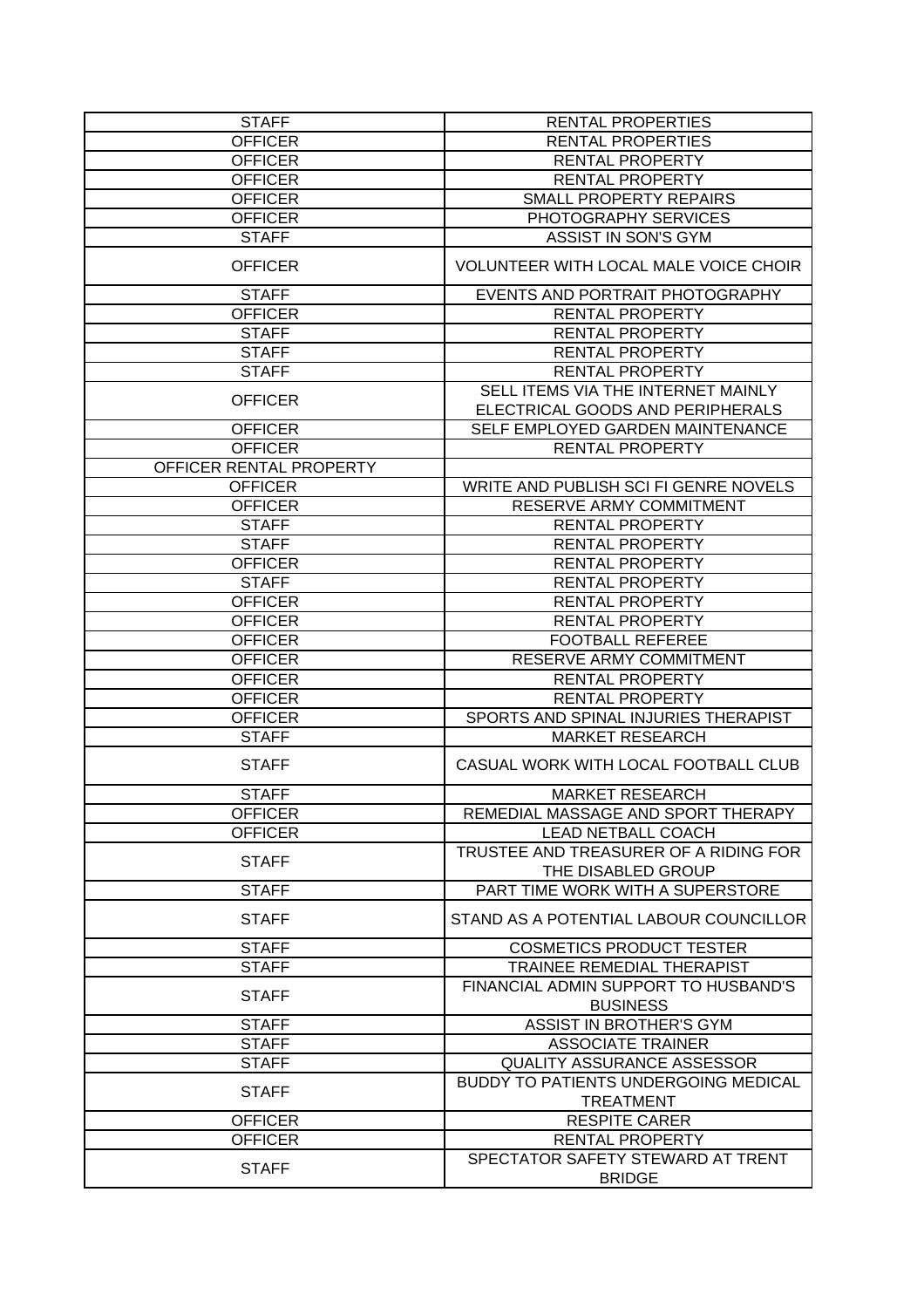|                                  | OPERATING A SERVICE DEALING WITH           |
|----------------------------------|--------------------------------------------|
| <b>STAFF</b>                     | PROBLEMATIC DOGS AND PUPPY                 |
|                                  | SOCIALISATION CLASSES                      |
| <b>STAFF</b>                     | CASUAL WATERSPORT INSTRUCTOR               |
| <b>OFFICER</b>                   | <b>VOLUNTEER WALKING GROUP ORGANISER</b>   |
| <b>OFFICER</b>                   | <b>INVEST IN FRANCHISE</b>                 |
| <b>STAFF</b>                     | <b>VOLUNTEER IN CHARITY SHOP</b>           |
| <b>OFFICER</b>                   | RENT A ROOM OUT IN HOME ADDRESS            |
| <b>OFFICER</b>                   | <b>RENTAL PROPERTY</b>                     |
| <b>STAFF</b>                     | <b>SCHOOL GOVERNOR</b>                     |
| <b>STAFF</b>                     | <b>RENTAL PROPERTY</b>                     |
| <b>OFFICER</b>                   | <b>VOLUNTEER AT GURDWARA</b>               |
| <b>OFFICER</b>                   | <b>RENTAL PROPERTY</b>                     |
|                                  | OFFER ADVICE AND SUPPORT ON                |
| <b>STAFF</b>                     | EMPLOYMENT ISSUES TO PERSONS NOT           |
|                                  | BELONGING TO A TRADES UNION                |
| <b>OFFICER</b>                   | RENT A ROOM OUT IN HOME ADDRESS            |
| <b>OFFICER</b>                   | <b>VOLUNTEER WITH LOCAL CHURCH</b>         |
|                                  | <b>VOLUNTEER FOR BREAST CANCER CHARITY</b> |
| <b>STAFF</b>                     | <b>PHOTOGRAPHER</b>                        |
| <b>OFFICER</b><br><b>STAFF</b>   | PLAY IN A BAND                             |
|                                  | OCCASIONAL ANONYMOUS MARKET                |
| <b>OFFICER</b>                   | RESEARCH FOR VARIOUS COMPANIES             |
| <b>OFFICER</b>                   | ARRANGE CYCLING TOURS                      |
|                                  | RENTAL PROPERTY                            |
| <b>OFFICER</b><br><b>OFFICER</b> | PAINTING AND DECORATING                    |
| <b>OFFICER</b>                   | <b>RENTAL PROPERTY</b>                     |
|                                  | RENTAL PROPERTIES AND HOLIDAY COTTAGE      |
| <b>STAFF</b>                     | <b>LETS</b>                                |
| <b>STAFF</b>                     | <b>SCHOOL GOVERNOR</b>                     |
|                                  | GUEST LECTURER AT NOTTINGHAM TRENT         |
| <b>STAFF</b>                     | <b>UNIVERSITY</b>                          |
| <b>OFFICER</b>                   | PICTURE FRAMING BUSINESS                   |
| <b>OFFICER</b>                   | <b>MARTIAL ART INSTRUCTOR</b>              |
|                                  |                                            |
| <b>OFFICER</b>                   | WIFE OPERATING DOG WALKING/PET             |
|                                  | SERVICES BUSINESS FROM HOME ADDRESS        |
| <b>OFFICER</b>                   | <b>RENTAL PROPERTY</b>                     |
| <b>STAFF</b>                     | <b>EXAM INVIGILATOR</b>                    |
| <b>STAFF</b>                     | <b>VOLUNTARY ROLE WITH THE ROTARY CLUB</b> |
| <b>STAFF</b>                     | SELL SURPLUS HOME GROWN VEGETABLES         |
|                                  |                                            |
| <b>OFFICER</b>                   | <b>RENTAL PROPERTY</b>                     |
| <b>OFFICER</b>                   | <b>RENTAL PROPERTY</b>                     |
| <b>STAFF</b>                     | RENTAL PROPERTY                            |
| <b>STAFF</b>                     | <b>VOLUNTARY ROLE WITH KIMBERLEY</b>       |
|                                  | <b>SWIMMING CLUB</b>                       |
| <b>STAFF</b>                     | RENT OUT A ROOM IN THE HOME ADDRESS        |
| <b>STAFF</b>                     | RENTAL PROPERTY                            |
| <b>OFFICER</b>                   | PAINTING AND DECORATING                    |
| <b>STAFF</b>                     | <b>VOLUNTEER WITH ANIMAL CHARITY</b>       |
| <b>STAFF</b>                     | ADMINISTRATIVE SUPPORT TO HUSBAND'S        |
|                                  | <b>BUSINESS</b>                            |
| <b>STAFF</b>                     | <b>RENTAL PROPERTY</b>                     |
| <b>STAFF</b>                     | WORK FOR A UTILITIES PROVIDER              |
| <b>OFFICER</b>                   | VOLUNTEER AT LOCAL PRIMARY SCHOOL          |